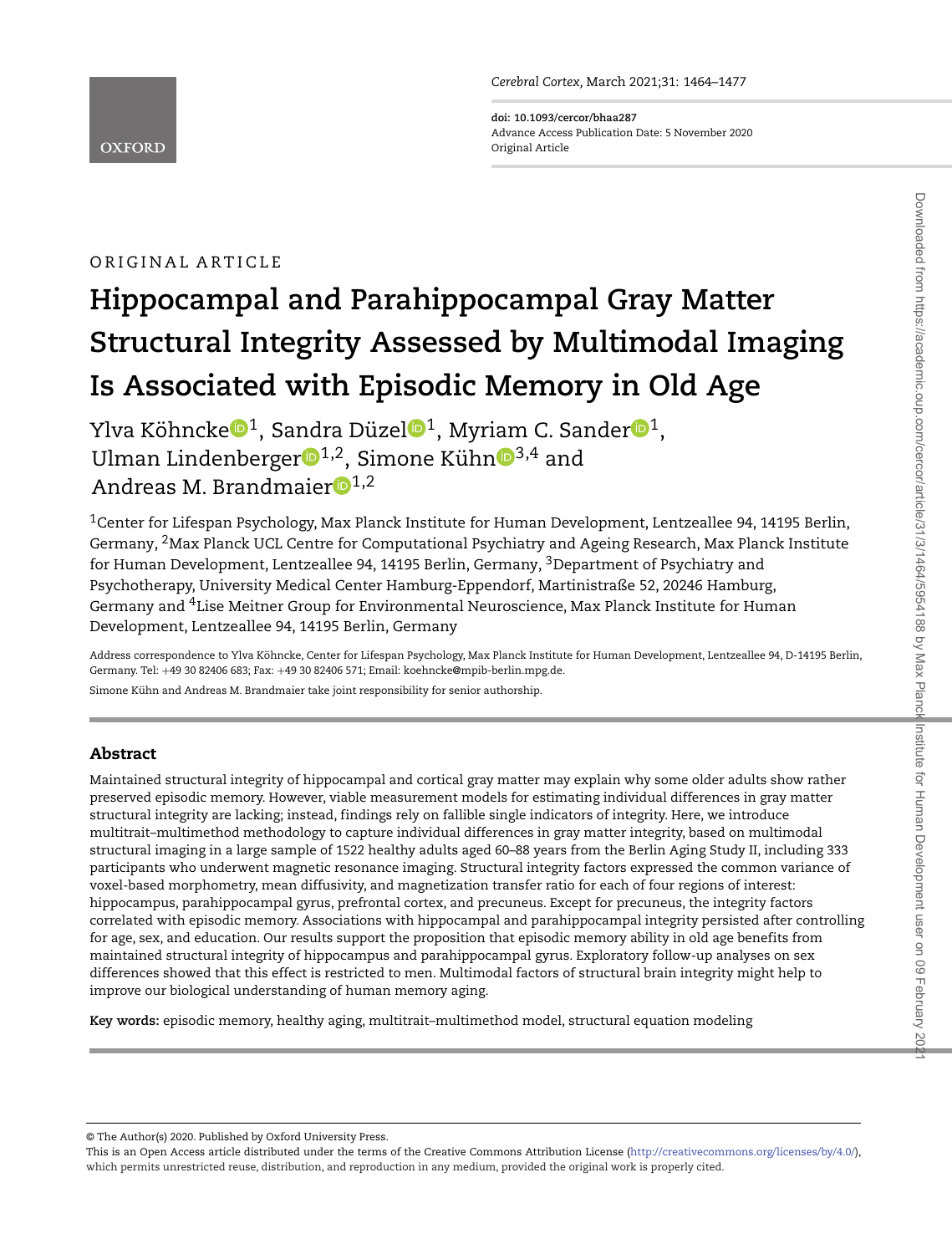## **Introduction**

Performance in episodic memory tasks typically declines after the age of 60 years [\(Schaie et al. 1998;](#page-13-0) [Rönnlund et al. 2005\)](#page-13-1), but there are pronounced age-related individual differences in levels and changes of performance [\(de Frias et al. 2007;](#page-11-0) Josef[sson et al. 2012\), with some older individuals displaying little](#page-12-0) or no performance decline. The "brain maintenance" hypothesis suggests that an older person's level of behavioral performance ref lects the degree to which this person's brain has maintained its integrity across a variety of levels, including structure, [function, and neurochemistry \(](#page-12-2)[Nyberg et al. 2012](#page-12-1)[;](#page-12-2) Lindenberger 2014; [Cabeza et al. 2018;](#page-11-1) [Nyberg and Pudas 2019;](#page-12-3) Nyberg and [Lindenberger 2020\). Modern neuroimaging techniques allow us](#page-12-4) to better describe and understand various characteristics of brain tissue through the application of different imaging modalities such as structural and functional magnetic resonance imaging (MRI), diffusion tensor imaging (DTI), or positron-emission tomography (PET). Yet, it is unclear whether these measures converge on constructs that reflect the "integrity" of a given brain region.

Here, we combine multimodal imaging with multitrait– multimethod (MTMM) modeling [\(Campbell and Fiske 1959;](#page-11-2) Eid [et al. 2008\) to represent the gray matter structural integrity of](#page-11-3) different regions of the human brain, and to investigate their associations with episodic memory. We selected a number of regions of interest (ROIs) that are part of the episodic memory network (for a review, see Dickerson and Eichenbaum 2009; [Benoit and Schacter 2015\). Specifically, we included](#page-11-4) hippocampus, parahippocampal gyrus, precuneus, dorsolateral prefrontal cortex, and medio-orbitofrontal cortex as ROIs. The [hippocampus plays a key role in episodic memory \(Eichenbaum](#page-11-6) 2017). Hippocampal volume is, on average, smaller in healthy older than in healthy younger adults, and shrinks with time in normal aging [\(Raz 2005;](#page-13-2) [Raz et al. 2005;](#page-13-3) [Fjell et al. 2009;](#page-12-5) [Walhovd et al. 2011;](#page-13-4) [Jäncke et al. 2020\)](#page-12-6). Smaller hippocampal volume is related to poorer episodic memory performance in cross-sectional studies in old age (for reviews, see [Squire 1992](#page-13-5) or [Kaup et al. 2011;](#page-12-7) [Ward et al. 2015\)](#page-13-6). Longitudinal studies show that less decline over time in hippocampal volume in older adults is related to less decline in episodic memory performance [\(Persson et al. 2012;](#page-12-8) [Gorbach et al. 2017\)](#page-12-9). Similar results were found at the functional level, such that smaller decrements in activation were associated with better preservation of memory performance [\(Persson et al. 2012\)](#page-12-8).

Regarding the role of hippocampal microstructural integrity in age-related cognitive decline, there is some indication that higher mean diffusivity (MD) in hippocampus, indicating a less dense tissue structure, is related to poorer episodic memory performance in older adults [\(Carlesimo et al. 2010\)](#page-11-7). In studies using magnetization transfer (MT) imaging, it could be shown that a higher MT ratio, indicating denser microstructure, is related to lower MD [\(Düzel et al. 2010\)](#page-11-8), faster processing speed, and higher fluid intelligence [\(Aribisala et al. 2014\)](#page-11-9), but not better memory [\(Düzel et al. 2010,](#page-11-8) [2008;](#page-11-10) [Aribisala et al. 2014\)](#page-11-9). Still, taken together, these findings suggest that the macro- and micro-structural integrity of hippocampus might be critical for preserving its functionality for episodic memory in older age.

[Hippocampus does not operate in isolation \(Rugg et al.](#page-13-7) 2008; [Dickerson and Eichenbaum 2009;](#page-11-4) [Rugg and Vilberg 2013;](#page-13-8) [Eichenbaum 2017\)](#page-11-6). The parahippocampal gyrus is, together with the entorhinal cortex, a major input source for hippocampus, and critically supports episodic memory [\(Persson et al. 2012\)](#page-12-8). Parahippocampal volume is smaller in older than in younger adults [\(Henson et al. 2016;](#page-12-10) [Gorbach et al. 2017;](#page-12-9) Foster et al. [2019\), and longitudinal decline in parahippocampal gyrus'](#page-12-6) volume is related to decline in episodic memory performance [\(Gorbach et al. 2017\)](#page-12-9), but cross-sectional associations between parahippocampal volume and episodic memory performance are not necessarily observed [\(Henson et al. 2016;](#page-12-10) Foster et al. [2019\). MD in parahippocampal gyrus is higher in older than in](#page-12-6) younger adults [\(Grydeland et al. 2013\)](#page-12-11).

Further cortical regions are known to interact with hippocampus in support of episodic memory, including prefrontal areas, retrosplenial/posterior cingulate cortex, and lateral parietal cortices (e.g., angular gyrus; [Rugg and Vilberg 2013\)](#page-13-8). Here, we restrict the analysis to prefrontal cortex and precuneus (as it includes the retrosplenial region), given that some of the structural properties that we examine here have been reported to be associated with memory performance in relation to these regions. To begin with, prefrontal cortex is involved in memory retrieval processes [\(Eichenbaum 2017\)](#page-11-6). Prefrontal cortex volume is shrinking with advancing age [\(Raz et al. 2005\)](#page-13-3), its MD is higher in older than in younger individuals [\(Grydeland et al. 2013\)](#page-12-11), and larger prefrontal gray matter volumes are related to better associative [\(Becker et al. 2015\)](#page-11-11) as well as item episodic memory performance [\(Persson et al. 2017\)](#page-13-9). Finally, precuneus contributes to memory retrieval [\(Cavanna and Trimble 2006\)](#page-11-12), precuneus volume is related to autobiographic memory [\(Freton et al. 2014\)](#page-12-12), and MD in precuneus shows age-specific associations with cognitive performance [\(Grydeland et al. 2013\)](#page-12-11).

"Brain maintenance" should be ref lected by preserved tissue integrity on many biological levels, which most likely interact with one another as they change in the course of healthy aging. In structural imaging, brain maintenance should be reflected by relatively sparse and little microstructural damage as well as a relative lack of macrostructural atrophy. Maintenance can thus be assessed by several imaging modalities carried out at the same time in the same subjects. Such a multimodal imaging approach might provide a more comprehensive account of [interindividual variability in brain maintenance \(Nyberg et al.](#page-12-1) 2012) than an approach that considers each measure separately. In the present study, we combine different structural characteristics of gray matter tissue into region-specific constructs of structural integrity. Our approach takes advantage of commonalities across measures from different modalities while removing the modality-specific measurement error; the rationale being that all selected measures ref lect some aspect of structural integrity, so that their commonality should be a more robust index of structural integrity than any one measure alone.

Our approach differs from approaches adopted in other multimodal imaging studies. There are many good reasons to invest more effort into the use of multimodal brain imaging in aging research [\(Nevalainen et al. 2015;](#page-12-13) [Fjell and Walhovd 2016\)](#page-12-14). Many of the existing multimodal imaging studies aim at maximizing predictive accuracy by combining information from multiple modalities [\(Ritchie et al. 2015;](#page-13-10) [Ward et al. 2015;](#page-13-6) Hedden et al. 2016; [Liem et al. 2017\). These approaches capitalize on the](#page-12-15) unique information that each modality adds to predicting cognitive performance [\(Ritchie et al. 2015;](#page-13-10) [Ward et al. 2015;](#page-13-6) Hedden [et al. 2016\) or brain age \(Liem et al. 2017\), so they benefit from the](#page-12-15) fact that each modality measures different aspects of integrity. In contrast, in the present study, we were not primarily interested in the unique contribution of each measure to predicting an outcome, but instead in the variance that is shared across modalities. The presumed primary advantage of multimodality in our approach is that the resulting latent factor might yield a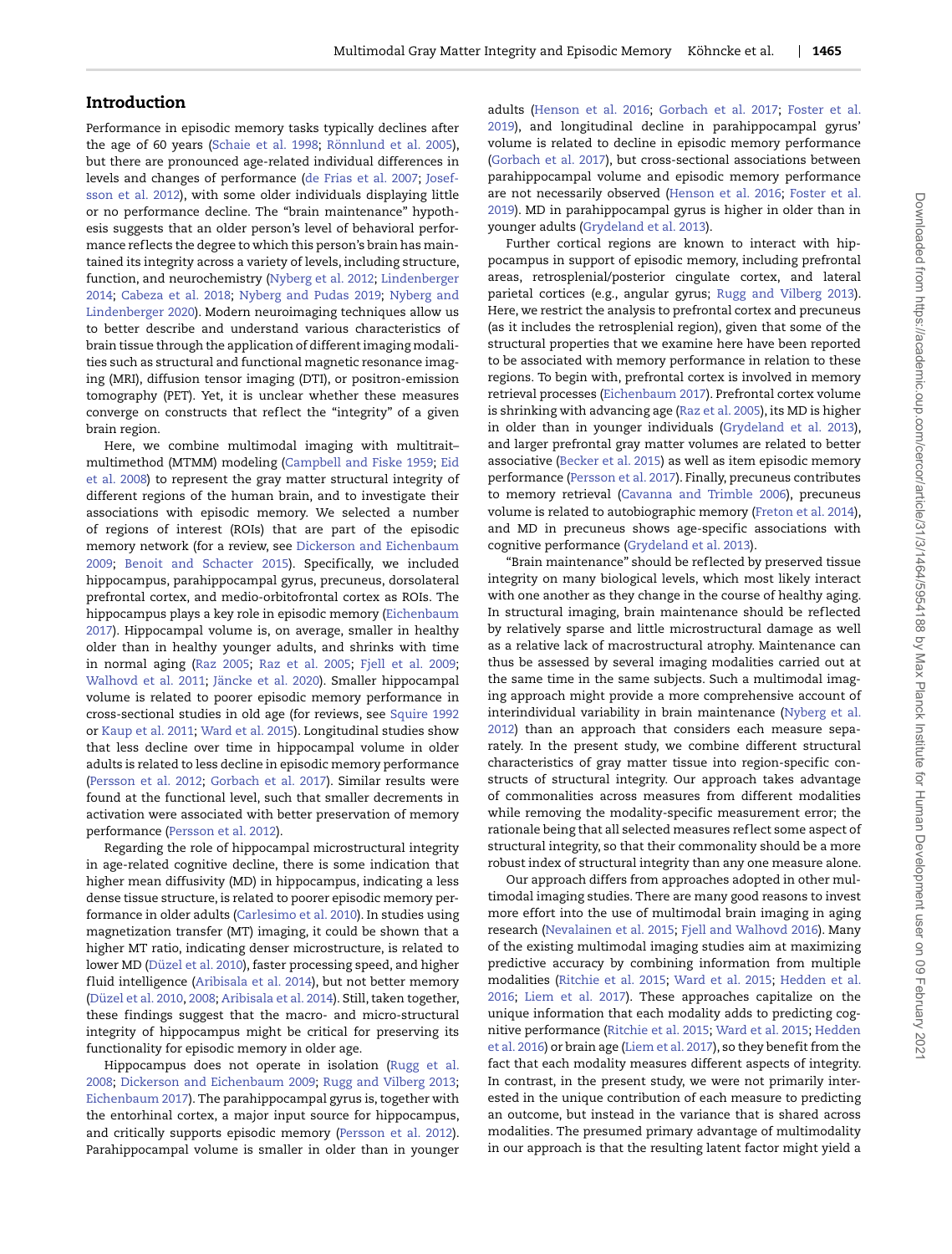more reliable and valid estimate of the target concept, which is the purported tissue property of "structural integrity." A latent factor of regional gray matter integrity expresses what the indicators have in common, is free of imaging modality-specific variance, and free of residual variance (measurement error). In comparison to currently available indicators, we postulate that a factor of this sort is more likely to do justice to the level of generality and abstraction that the term integrity suggests.

In this study, we aimed to quantify and jointly model different structural properties of gray matter by using three common imaging techniques, each being differentially sensitive to macro- and micro-structural properties of brain tissue (Bartrés– [Faz and Arenaza-Urquijo 2011\), namely gray matter volume, MT](#page-11-13) ratio, and MD from DTI. In the next paragraph, we describe which structural properties of gray matter are captured by the imaging modalities we selected for the current study.

Structural imaging provides static anatomical information derived from MR signal properties. T1-weighted, 3D, highresolution images are commonly used to estimate the volume of brain ROIs to study interindividual differences in volume and volume changes over time. When using the voxel-based morphometry (VBM) method [\(Ashburner and Friston 2000;](#page-11-14) [Good et al. 2001\)](#page-12-17), signal intensity in every voxel is used to gauge regional variations in structural properties of the tissue and provides voxel-wise estimations of the local volume of specific tissue compartments (gray matter, white matter, or cerebrospinal fluid).

Microstructural properties of gray matter regions, and agerelated differences therein, can be probed by MT imaging (for a review, see [Seiler et al. 2014\)](#page-13-11). MT imaging capitalizes on the transfer of energy and related magnetization exchange between mobile water protons and protons that are immobilized by macromolecules [\(Wolff and Balaban 1989\)](#page-13-12). MT ratio values are calculated as the ratio between values measured with a MT pulse and values without MT pulse. MT can detect subtle microstructural abnormalities due to age-related or pathological [changes otherwise not detectable with standard MRI \(Seiler et al.](#page-13-11) 2014). MT ratio values depend on content and concentration of macromolecules bound to water molecules in relation to free water molecules. Lower MT ratio values can result from an increase in the mobile proton pool, occurring as a result of inflammation and edema, or a decrease in the semisolid proton pool, associated with cell damage, axonal loss, and demyelination [\(Seiler et al. 2014\)](#page-13-11).

DTI can detect subtle changes in cellular microstructure by measuring patterns of water diffusion that likewise cannot be quantified using more traditional structural MRI sequences. MD is a DTI metric that measures the rate of water diffusion in all directions within an image voxel [\(Pierpaoli and Basser 1996\)](#page-13-13) and is commonly used as an index of white matter microstructural integrity. MD can be used to characterize one form of structural integrity under the assumption that region-specific diffusion is based on (1) less diffusion across cell membranes in denser structures or structures with a main direction as seen in white matter tracts [\(Sundgren et al. 2004;](#page-13-14) [Jespersen et al. 2007\)](#page-12-18), (2) more diffusion within less dense brain structures or structures with [no principal direction as seen in gray matter \(Sundgren et al.](#page-13-14) 2004). Although more often used to characterize white matter, MD is also informative of gray matter microstructural properties and age-related differences in it [\(Abe et al. 2008;](#page-11-15) Grydeland et al. [2013\), with lower MD indicating a denser structure, most prob](#page-12-11)ably indicating more cell membranes and intracortical myelin [\(Grydeland et al. 2013\)](#page-12-11).

In the present study, we combined macro- and microstructural imaging modalities as indicators of gray matter integrity in a multimodal approach. Thus, we set out to validate a structural equation model representing the commonalities of specific tissue characteristics resulting from different imaging modalities. To establish the plausibility of integrity factors, we examined whether the empirically observed covariance structure shows substantial commonalities among the various gray-matter indices.

We used cross-sectional data from the older participants of the Berlin Aging Study II (BASE-II; [Bertram et al. 2013\)](#page-11-16), which amount to a fairly large sample of 1532 healthy adults aged 60–88 years, with structural brain imaging measures of VBM, MT, and MD taken from a subsample of 333 participants who underwent MR imaging. Our goal of this analysis approach was two-fold. First, we sought to demonstrate the benefits of a multivariate latent variable modeling approach to representing regional structural integrity while doing justice to the complexity of the underlying measurement problem. Second, we wished to demonstrate that such an approach can be put to use to identify the associations between structural properties of gray matter regions belonging to the episodic memory network and episodic memory ability in old age.

In a first set of analyses, we established region-specific latent brain integrity factors. To this end, we specified confirmatory factor models within each of the brain regions by defining a latent brain integrity factor representing the variance that is shared across the three imaging modalities. This latent factor should capture the statistical communality of different physical properties of gray matter tissue. This parallels psychometric approaches targeting a nonobservable (or latent) psychological construct by measuring a range of indicators and interpreting their common variance as representative of the target construct. By using different indicators, we triangulate our target construct, integrity, which is sensible even if our indicators should only have limited overlap in variance [\(Little et al. 1999\)](#page-12-19).

In a second set of analyses, we combined the latent brain integrity model with a latent episodic memory factor to investigate the associations of brain integrity and episodic memory performance. We hypothesize that gray matter integrity in regions of the episodic memory network is related to episodic memory performance.

## **Materials and Methods**

## **Participants and Study Design**

Healthy older participants were recruited from BASE-II, a multiinstitutional and multidisciplinary study assessing variables [from a wide range of domains for each participant \(Bertram](#page-11-16) et al. 2013). Participants completed a comprehensive cognitive examination (see [Düzel et al. 2016,](#page-11-17) for further details). A subsample of eligible participants was then invited to take part in a separate MRI session within a couple of weeks (mean time interval 3.8 months, SD = 4.4) after completing cognitive testing. None of the participants took any medication that is known to potentially affect memory function or had a history of head injuries, medical (e.g., heart attack), neurological (e.g., epilepsy), or psychiatric disorders (e.g., depression). Additionally, all participants had completed at least 8 years of education. BASE-II includes a larger sample of persons above age 60 and a smaller sample of participants in early adulthood. Here,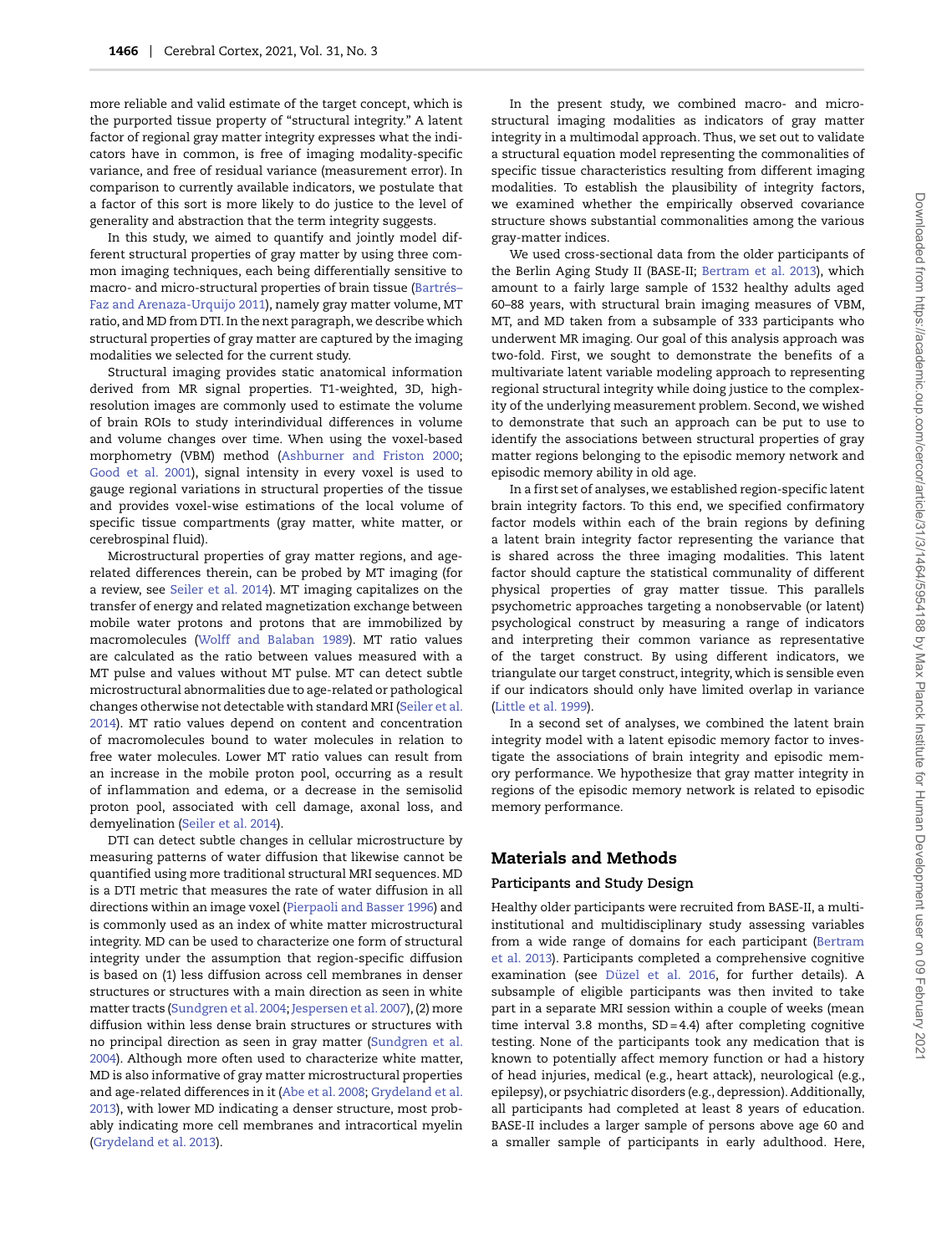<span id="page-3-0"></span>**Table 1** Descriptive statistics of the background variables and episodic memory task scores both in the full sample and the magnetic resonance (MR) sample, and selectivity (in SD) of the MR sample

| Variable     | N               | Mean            |              |                 | <b>SD</b>    |                 | Skewness     | Kurtosis        | Selectivity® |         |
|--------------|-----------------|-----------------|--------------|-----------------|--------------|-----------------|--------------|-----------------|--------------|---------|
|              | Total<br>sample | Total<br>sample | MR<br>sample | Total<br>sample | MR<br>sample | Total<br>sample | MR<br>sample | Total<br>sample | MR<br>sample |         |
| Age          | 1511            | 70.60           | 70.08        | 3.84            | 3.83         | 0.31            | 0.22         | 3.59            | 2.99         | 0.13    |
| Sex $(\% f)$ | 1522            | 50.72           | 38.44        |                 |              |                 |              |                 |              |         |
| Education    | 1339            | 14.16           | 14.08        | 2.89            | 2.90         | 0.14            | 0.13         | 1.62            | 1.69         | 0.03    |
| <b>VLMT</b>  | 1497            | 8.50            | 8.46         | 2.68            | 2.52         | $-0.43$         | $-0.35$      | 2.49            | 2.66         | 0.02    |
| FP           | 1495            | 0.27            | 0.27         | 0.21            | 0.20         | $-0.02$         | 0.11         | 2.89            | 2.70         | $-0.04$ |
| <b>SE</b>    | 1495            | 0.28            | 0.29         | 0.14            | 0.14         | $-0.02$         | $-0.09$      | 2.93            | 2.91         | $-0.10$ |
| <b>OL</b>    | 1505            | 13.26           | 13.56        | 4.00            | 4.03         | 0.05            | 0.10         | 3.12            | 3.52         | $-0.08$ |

Notes: VLMT, verbal learning and memory test—sum of remembered words after five learning trials with the same 15 words; FP, Face-profession task—hits minus false alarms; SE, scene-encoding task—hits minus false alarms; OL, object location task—sum of correct placements across two trials (each consisting of 12 items).  $\texttt{aSelectivity} = (\text{mean}_{(\text{total sample})}\cdot \text{mean}_{(\text{MR sample})})/\text{SD}_{(\text{total sample})}\cdot \text{mean}_{(\text{total sample})}$ 

<span id="page-3-1"></span>**Table 2** Descriptive statistics of the MR variables, in the MR sample

| Variable                           | N   | Mean   | <b>SD</b> | Skewness  | Kurtosis |
|------------------------------------|-----|--------|-----------|-----------|----------|
| VBM hippocampus                    | 330 | 0.5218 | 0.0458    | $-0.3126$ | 3.8741   |
| VBM parahippocampal gyrus          | 330 | 0.4316 | 0.0317    | $-0.6077$ | 4.4632   |
| VBM precuneus                      | 330 | 0.3969 | 0.0304    | $-0.037$  | 2.9566   |
| VBM medio-orbitofrontal cortex     | 330 | 0.4156 | 0.0307    | $-0.0886$ | 2.7687   |
| VBM dorsolateral prefrontal cortex | 330 | 0.4147 | 0.0297    | $-0.0652$ | 2.9019   |
| MT hippocampus                     | 197 | 332.58 | 31.15     | $-1.041$  | 5.5332   |
| MT parahippocampal gyrus           | 197 | 363.62 | 14.92     | $-1.0487$ | 8.5256   |
| MT precuneus                       | 197 | 335.81 | 18.81     | $-0.0541$ | 3.0495   |
| MT medio-orbitofrontal cortex      | 197 | 354.50 | 16.79     | 0.2575    | 4.321    |
| MT dorsolateral prefrontal cortex  | 197 | 300.51 | 21.40     | 0.6943    | 3.8887   |
| MD hippocampus                     | 274 | 0.0014 | 0.000135  | 0.6734    | 3.4187   |
| MD parahippocampal gyrus           | 274 | 0.0013 | 0.000111  | 0.481     | 3.3893   |
| MD precuneus                       | 274 | 0.0012 | 0.000112  | 0.4331    | 3.4798   |
| MD medio-orbitofrontal cortex      | 274 | 0.0012 | 0.000102  | 0.3673    | 3.276    |
| MD dorsolateral prefrontal cortex  | 274 | 0.0012 | 0.000081  | 0.4319    | 3.4547   |

Notes: *N*, sample size in the MR subsample; SD, standard deviation; VBM, voxel-based morphometry, MT, magnetization transfer ratio; MD, mean diffusivity (in gray matter).

we selected only data from participants above age 60, of which 1532 had completed cognitive testing, of which 342 had additionally taken part in MR imaging. We had to exclude nine cases with erroneous data from the cognition sample, two of which were in the MR sample as well. We then excluded multivariate outliers with highly unlikely combinations of values (*P <* 0.0001 of robust Mahalanobis distances; detected using R-package faoutlier, version 0.7.2, Chalmers and Flora [2015, method "mve," in complete cases only\). We detected](#page-11-18) multivariate outliers separately for the 4 episodic memory tests in the total sample (*n* = 1523; one outlier found) and for the 12 MR variables in the MR sample (*n* = 340; seven outliers found). Hence, the effective sample with cognitive data consisted of 1522 older adults [\(Table 1\)](#page-3-0), the effective sample with MRdata consisted of 333 older adults [\(Table 2\)](#page-3-1). Thus, of the total sample, for 78.12% we had no MR data. The ethics committee of the Max Planck Institute for Human Development had approved the cognitive testing and the ethics committee of the Deutsche Gesellschaft für Psychologie (DPGs) had approved the imaging study. Participants received monetary compensation for their participation in the cognitive and imaging sessions and

provided informed consent in accordance to the Declaration of Helsinki.

#### **MRI Acquisition**

Images were acquired on a Siemens Tim Trio 3T scanner (Erlangen, Germany) using a 32-channel head coil. The T1 images were obtained using a 3D T1-weighted magnetization prepared gradient-echo (MPRAGE) sequence based on the ADNI protocol [\(www.adni-info.org;](www.adni-info.org) repetition time (TR) = 2500 ms; echo time (TE) = 4.77 ms; TI = 1100 ms, acquisition matrix =  $256 \times 256 \times 176$ , flip angle =  $7^\circ$ ;  $1 \times 1 \times 1$  mm<sup>3</sup> voxel size). Diffusion-weighted images were obtained with a single-shot diffusion-weighted spin-echo-refocused echo-planar imaging sequence (FOV  $218 \times 218$  mm;  $128 \times 128$  matrix interpolated to  $256 \times 256$ ; TE = 98 ms; TR = 11 000 ms; 73 slices; slice thickness 1.7 mm; *b*value 1000 s/mm2; 60 directions). MT ratio images consisting of two volumes were acquired with identical settings (transversal,  $256 \times 256$  pixels, TE=5.5 ms, TR=28 ms, 48 slices, voxel size  $1 \times 1 \times 3$  mm<sup>3</sup>). The first image (MT image) was acquired with a magnetic saturation pulse (1200 Hz off-resonance, 16 ms) and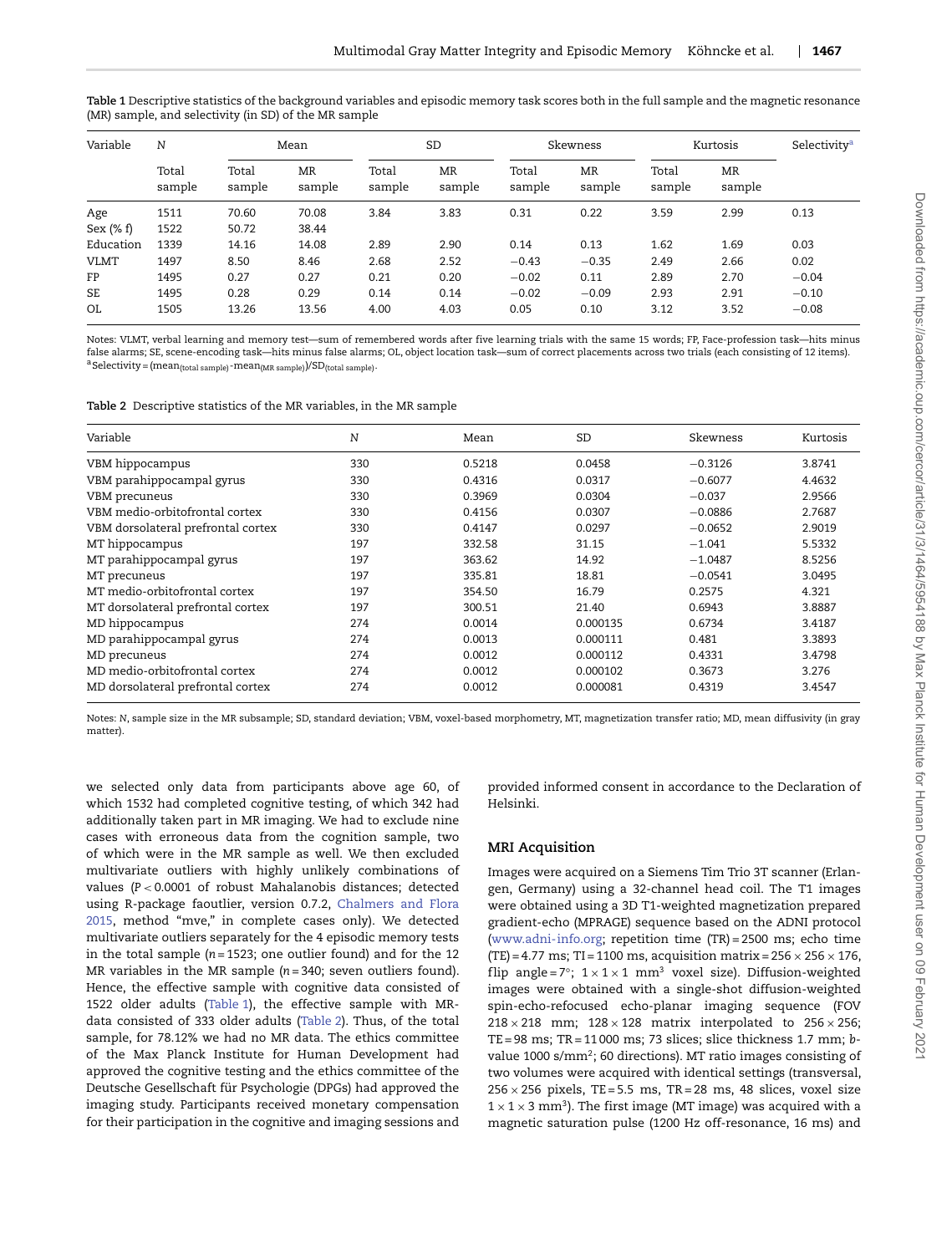the second (noMT image) without a magnetic saturation pulse resulting in a proton-density-like image.

#### **MR Preprocessing**

## *Voxel-Based Morphometry*

Structural data were processed with Computational Anatomy Toolbox 12 (CAT12, Structural Brain Mapping group, Jena University Hospital), a toolbox that is implemented in Statistical Parametric Mapping (SPM12, Institute of Neurology) for VBM analysis of imaging data. We applied the CAT12 default cross-sectional preprocessing stream, which implements correction of the T1 weighted images for bias-field inhomogeneities, segmentation into gray matter, white matter and CSF, and spatial normalized using the Diffeomorphic Anatomical Registration Through Exponentiated Lie algebra (DARTEL) algorithm. Modulation with Jacobian determinants was applied in order to preserve the volume of a particular tissue within a voxel leading to a measure of volume of gray matter. Gray matter images were used for the current set of analyses and smoothed with a Gaussian kernel of 8 mm (full width at half maximum).

#### *Magnetization Transfer Imaging*

The MT ratio (MTR) maps for each subject were calculated on a voxel-by-voxel basis according to the formula MTR = (noMT − MT)/noMT. The data were then normalized into MNI space.

#### *Diffusion Tensor Imaging*

Diffusion-weighted images were preprocessed using the FSL software package [\(Smith et al. 2004;](#page-13-15) [Jenkinson et al. 2012\)](#page-12-20), version 5.0. This included corrections of potential head movement and inspection of image quality. The first non diffusionweighted image of each individual image set was used as a brain mask. The difference in alignment between this initial image and recurrent ones in the sequence was estimated using FMRIB's Linear Image Registration Tool (FLIRT; [Jenkinson et al. 2002\)](#page-12-21) and then corrected for by means of re-alignment. The resulting data were then processed via FSL's *dtifit* to fit a diffusion tensor model at each voxel and obtain the MD values. The MNI based maps [were produced using the standard TBSS pipeline \(Smith et al.](#page-13-16) 2006).

## **ROI Extraction and Adjustment for Differences in Intracranial Volume**

Based on prior studies on associations between regional gray [matter structure and episodic memory \(](#page-12-22)[Squire 1992](#page-13-5)[;](#page-12-22) Pantel et al. 2003; [Cavanna and Trimble 2006;](#page-11-12) [Raz and Rodrigue 2006;](#page-13-17) Becker et al. 2015; [Gorbach et al. 2017\) as well as functional correlates of](#page-11-11) episodic memory [\(Persson et al. 2012;](#page-12-8) [Benoit and Schacter 2015\)](#page-11-5), we extracted mean values of CAT12/VBM, MD, and MT ratio bilaterally from the ROIs hippocampus, medio-orbitofrontal cortex, dorsolateral prefrontal cortex, parahippocampal gyrus, and precuneus, as defined by the automated anatomical labelling (AAL) atlas [\(Tzourio-Mazoyer et al. 2002\)](#page-13-18). ROI masks were fitted in MNI space after normalization to a standard template.

We used intracranial volume (ICV) to adjust the VBM val[ues for each ROI via the analysis of covariance formula \(Raz](#page-13-3) et al. 2005): adjusted volume = raw volume − *b*∗(ICV − mean ICV), where *b* is the slope of regression of the appropriate ROI volume on ICV.

#### **Episodic Memory Assessment**

All BASE-II participants were invited to 2 cognitive test sessions with an exact interval of 7 days and at the same time of day to avoid circadian confounding effects on performance. Each session lasted about 3.5 h. Participants were tested in groups of 4–6 individuals. Each group was instructed via a standardized session manual. Each task started with a practice trial to ensure that every participant understood the task. Depending on the task, responses were given via button boxes, the computer mouse, or a keyboard.

The cognitive battery of BASE-II covers key cognitive abilities measured by 21 tasks, 4 of which assess aspects of episodic memory and were thus selected for the present study: 1) "Verbal Learning and Memory," assessing free recall of auditorily presented words after each of five learning trials each consisting of the same 15 words (score: sum of remembered words across the responses to five identical learning trials). Participants typed the words they recalled on the keyboard, one by one visible on the screen; (1) "Face–Profession," testing associative recognition memory 5 min after incidental encoding of 45 face-profession pairs. Participants were instructed to judge whether the face matches the profession. During recall, they were presented with 27 old, 9 new, and 18 rearranged pairs and were asked to provide old–new judgments (score: hits minus false alarms); (3) "Scene Encoding," measuring recognition memory of 88 incidentally encoded scenes (task: indoor–outdoor judgment) after a delay of 2.5 h (score: hits minus false alarms); (4) "Object Location," assessing free recall of 12 deliberately encoded object locations in a 6 by 6 locations grid (score: sum of correct placements across two trials). The tasks are described in detail in [Düzel et al. \(2016](#page-11-17)[\) and in the](https://academic.oup.com/cercor/article-lookup/doi/10.1093/cercor/bhaa287#supplementary-data) Supplementary Materials.

#### **Statistical Analyses**

We used structural equation modeling to investigate the relationship between episodic memory performance and structural gray matter integrity in a multivariate approach, for two reasons. First, it enables us to capture variance shared across three different structural brain-imaging modalities in a latent factor of structural integrity for any given brain region. This makes sense from a theoretical perspective, as we aim to define a statistically plausible index of region-specific gray matter structural integrity. While the three imaging modalities are designed to assess different characteristics of gray matter structure, their shared variance can be interpreted as indicating a common cause for relatively good or relatively poor gray matter structural integrity. By separating the shared variance (i.e., what is common across measures) from the unique, modality-specific variance (i.e., what is specific to the measurement instrument), we hope to acquire a more reliable and valid estimate of integrity. In addition, we defined latent method factors for each modality (VBM, MTR, and MD) that capture common variance within the modality across all regions (capturing what is common to the measurement instrument only but not to the common factor). As a consequence, the residual variance estimates in our model represent variance that is neither shared by all ROIs in a given modality nor shared by all modalities in a given ROI (e.g., measurement error).

Second, we used structural equation modeling to examine whether the region-specific factors of gray matter structural integrity were associated with episodic memory performance.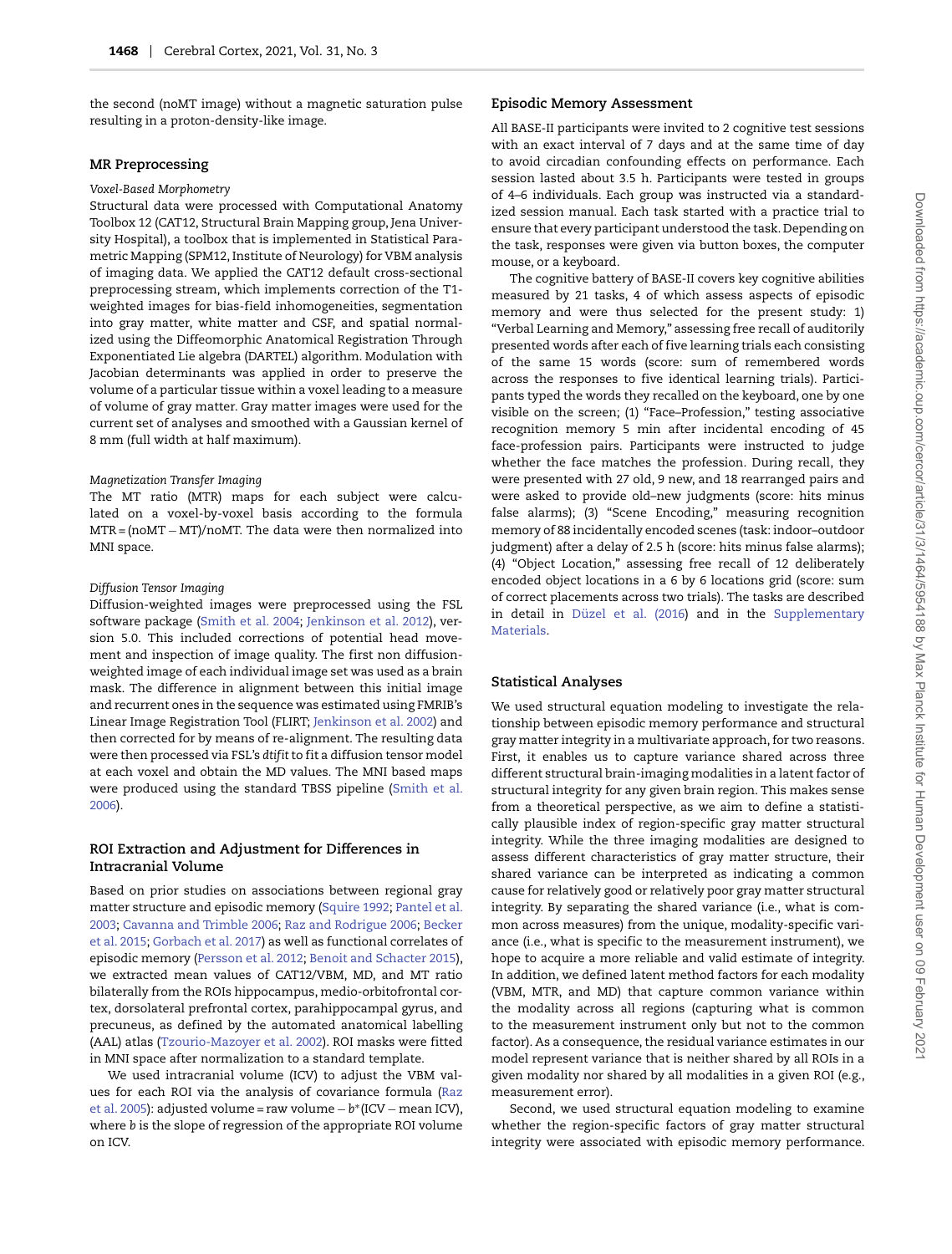In this context, a particular virtue of structural equation modeling is that we can model gray matter integrity for each of the ROIs as well as episodic memory performance as latent factors.

We specified and estimated structural equation models in Onyx [\(Oertzen et al. 2014\)](#page-12-23), version 1.0-1029, and lavaan (Rosseel [2012\), version 0.6-5, a SEM package in R \(R Core Team 2019\),](#page-13-19) version 3.6.2 (2019-12-12). To account for missing data, we used full information maximum likelihood estimation. Given that large differences in measurement scales, like those in our data, typically pose problems for numerical optimization algorithms, all observed variables were rescaled. We chose a scale with a mean of 5 and a standard deviation of 2. To evaluate model fit, we used the root-mean-square error of approximation (RMSEA), the comparative fit index (CFI), and the standardized root mean residual (SRMR). We interpret an RMSEA *<* 0.08, a CFI *>* 0.90, and SRMR *<* 0.8 as acceptable model fit (Schermelleh-Engel et al. [2003\). To assess statistical significance of individual parameter](#page-13-21) estimates within a model, we used the likelihood ratio test. That is, we compared the model with the parameter of interest freely estimated to a nested model with this parameter fixed to zero, and compared whether the *χ*<sup>2</sup> difference between the models indicated a significant difference in fit [\(Kline 2015\)](#page-12-24). For loadings and variance parameters, we used the *Z*-value (or Wald statistic; parameter estimate divided by its standard error) from the lavaan output.

In a first set of analyses, we specified separate CFAs to validate each latent integrity factor model for the selected ROIs (dorsolateral prefrontal cortex, medio-orbitofrontal cortex, hippocampus, parahippocampal gyrus, precuneus) defined by the indicators representing the three imaging modalities. In a next set of analyses, we combined the individual, fully saturated models to one structural equation model, in which all latent integrity factors were allowed to covary with one another. The intercorrelation of the medio-orbitofrontal cortex factor and the dorsolateral prefrontal cortex factor was too high for the two factors to be meaningfully modeled as separate latent variables (estimated *r >* 1), hence we decided to specify a single latent prefrontal cortex factor with six indicators, two per modality, from medio-orbitofrontal cortex and dorsolateral prefrontal cortex. Next, we added modality-specific latent factors (methods factors), which were defined to be orthogonal to the ROI factors, so that they represent the modality-specific share of the variance in the measures after the ROI-specific variance is accounted for. The methods factors were allowed to correlate with one another, and to be measured by all indicators that were derived from the respective modality, with loadings freely estimated (see Fig. 1). This type of model is known as a MTMM model [\(Campbell and Fiske 1959;](#page-11-2) [Eid et al. 2008\)](#page-11-3). It is the appropriate measurement model if multiple characteristics (usually traits, but here, ROIs) are each measured by several distinct measures (usually raters, but here, imaging modalities), yielding a latent integrity factor for each ROI and a latent method factor for each imaging modality. The latent scales of both the ROI factors and method factors were identified by fixing the loading of a reference indicator to one, which was the respective VBM indicator for the ROI factors and the respective measure of precuneus for the method factors. Within this model, we then correlated the ROI factors and the method factors with age to investigate age differences in variables of interest. We expected age differences for all ROI integrity factors [\(Raz et al. 2005;](#page-13-3) [Fjell et al. 2009;](#page-12-5) [Grydeland et al. 2013;](#page-12-11) [Seiler et al. 2014\)](#page-13-11). We did not formulate any specific hypotheses for age differences in the methods factors, because method-specific variance was not in the focus of the investigation. Age differences in any method factor would indicate that this method is especially agesensitive, over and above the age-related variance it shares with the other methods and that is captured in the ROI-wise integrity factors. Another purpose of investigating age differences was to be able to statistically control for age differences in both gray matter and episodic memory, potentially underlying observable associations between the two.

In a second set of analyses, we investigated associations between gray matter structure and episodic memory. An episodic memory latent factor based on these tasks and data was reported before [\(Düzel et al. 2016;](#page-11-17) [Kühn et al. 2017\)](#page-12-25). Performance on these four tasks is well captured by a latent factor of episodic memory ability as indicated by good fit both in the total sample, CFI *>* 0.999; RMSEA *<* 0.001; SRMR = 0.004, and in the MR sample, CFI *>* 0.999; RMSEA = 0.009; SRMR = 0.018. We set up the latent associations between gray matter integrity factors and episodic memory in two ways that are statistically equivalent but highlight different aspects of the multivariate associations: once we report covariances as estimates of the first-order correlations among ROIs and episodic memory (correlational model) and once we report multiple regression coefficients to assess the unique associations of each ROI factor with episodic memory while controlling for the other factors' association with it (regression model). With the correlational model, we sought to assess ROI–memory associations independent of the other ROIs in the model. As complementary piece of information, with the multiple regression model, we were able to assess how much variance in episodic memory each ROI factor accounts for, over and above the other ROI factors. In addition, we estimated the total variance in episodic memory that all ROI factors together accounted for (see MIMIC model in [Kievit et al. 2012,](#page-12-26) p. 93).

In a next step, we entered age, and education (years) as well as sex into the correlational model to statistically control for the extent to which potential associations between episodic memory and gray matter integrity are being caused by these covariates. With respect to age, we expected that older participants tended to show lower gray matter integrity and lower episodic memory ability, so that not controlling for age in this age-heterogeneous sample would most likely yield a strong association between gray matter and episodic memory that is at least partly driven by those age differences. Education was expected to be related to episodic memory performance such that persons with more years of education tend to score better in episodic memory tests [\(Stern 2009\)](#page-13-22). Education may affect performance as a consequence from education-related early training of memory, but also serves as a proxy for socioeconomic status, differences in which are not of interest in this study. Sex differences in episodic memory performance were to be expected (for a review, see [Asperholm et al. 2019\)](#page-11-19), and possibly even in gray matter structure (for a review, see Ruigrok et al. [2014\). These then could induce an association if not adjusted](#page-13-23) for.

As an additional ad-hoc exploratory analysis, we investigated differences between men and women in the factor models and in the associations between gray matter integrity and episodic memory [\(Supplementary Material\)](https://academic.oup.com/cercor/article-lookup/doi/10.1093/cercor/bhaa287#supplementary-data).

Models that entailed only brain data or brain data and covariates were fitted to data from the MR sample (*n* = 333), and models that entailed episodic memory data were fitted to data from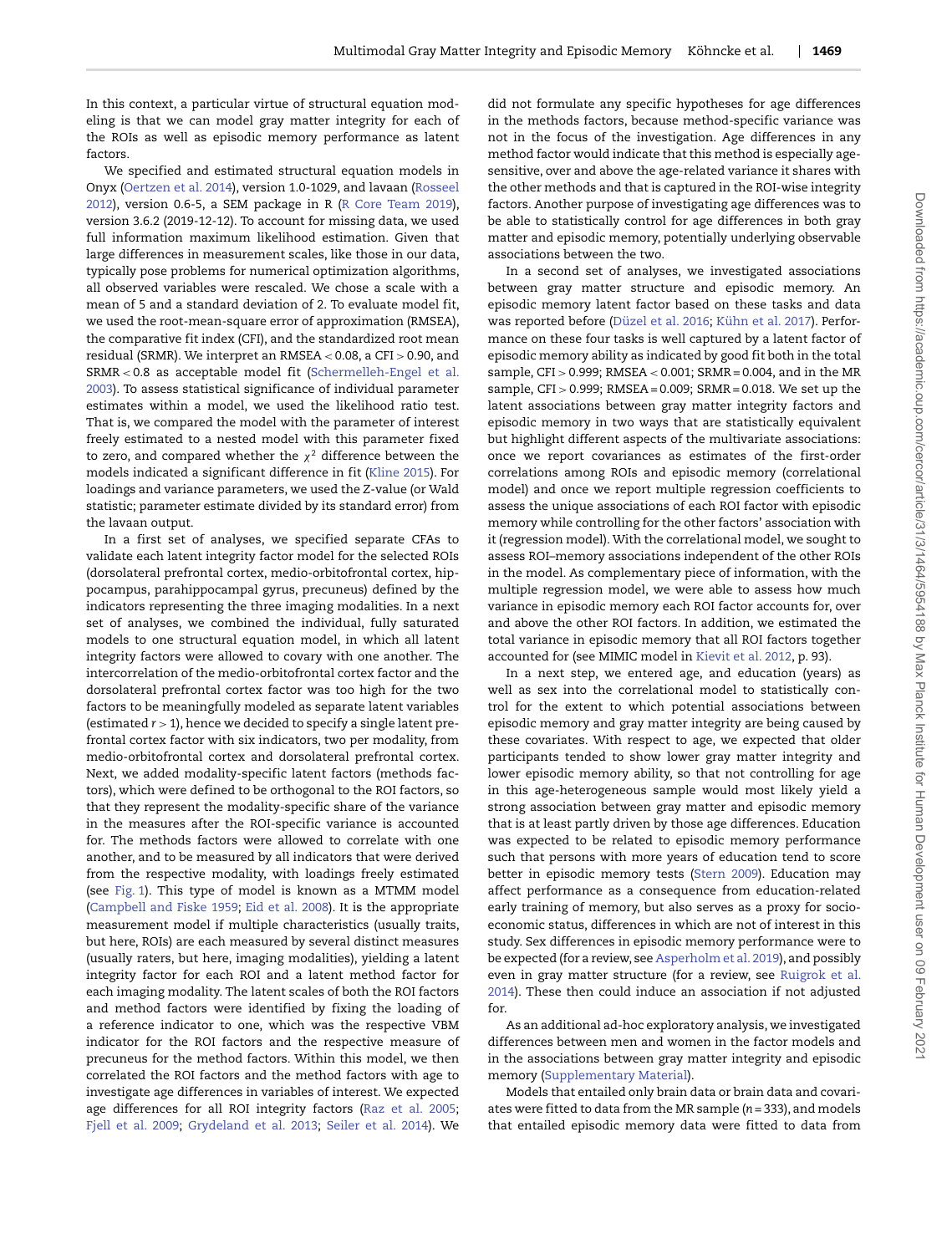the total sample, under the assumption that the MR data were missing at random [\(Rubin 1976;](#page-13-24) [Schafer and Graham 2002\)](#page-13-25). This assumption holds as long as missingness in the gray matter variables is either completely random or can be explained by variables in the model.

## **Results**

## **Sample Descriptives**

[Table 1](#page-3-0) displays the descriptive statistics of the selected covariates and episodic memory task performance variables in the full sample and the MR sample. None of the variables were heavily skewed, and kurtosis was high only in the verbal learning and memory test in the full sample, so we assumed that all variables follow the normal distribution to an acceptable extent. The MR sample did not differ much from the full BASE-II sample, with selectivity below 0.13 standard deviations in the continuous variables. The only considerable difference was found in the sex distribution, with ∼38% females in the MR sample and 51% females in the full sample. In [Table 2,](#page-3-1) we report the descriptive statistics of the gray matter structure variables in their original scale in the MR sample. We deemed skewness and kurtosis levels acceptable in these variables, too. Days between the cognitive assessment and the MR-session differed between individuals (absolute difference in days: mean = 113.8, SD = 126.9, min = 8, max = 774). For sex differences in all variables of interest, see the [Supplementary Material.](https://academic.oup.com/cercor/article-lookup/doi/10.1093/cercor/bhaa287#supplementary-data) For pairwise correlations between all variables of interest, see [Table 3.](#page-7-0)

We succeeded in establishing a factor model with four ROI factors capturing shared variance across VBM, MT, and MD within each ROI (prefrontal cortex, hippocampus, parahippocampal gyrus, precuneus). We extracted ROI-wise data from five ROIs, but the two frontal ROIs medio-orbitofrontal cortex and dorsolateral–prefrontal cortex shared such a large amount of their variance (estimated correlation of *r >* 1) that we rather estimated only latent factor (prefrontal cortex) with all six indicators from the two regions, which is a more parsimonious representation of the common variance of these regions. The model included method-specific factors (VBM, MT, MD) that were orthogonal to the ROI factors and captured the shared variance of measures within imaging modalities and across ROIs (Fig. 1). We allowed for residual covariances between the VBM indicators of closely neighboring ROIs (namely, of medio-orbitofrontal and dorsolateral prefrontal cortex and of hippocampus and parahippocampal gyrus), as we expected dependencies between them to exceed the shared variance modeled in the latent VBM factor. Fixing these residual covariances to zero (as done with all other residual covariances among indicator variables) significantly decreased model fit. The proposed model with the residual covariances freely estimated fitted the data well,  $\chi^2_{\rm (df=64)}$ =152.876; CFI=0.965; RMSEA = 0.065; SRMR = 0.046. As the residual variance of the indicator variable MD medio-orbitofrontal cortex was estimated at a low negative value, we constrained that parameter to zero in all following models. This constraint did not result in worse model fit (*χ*<sup>2</sup> (df = 1) = 0.01, *P* = 0.91). All observed variables loaded reliably on the postulated latent ROI factors except for MD of medio-orbitofrontal cortex on the prefrontal cortex factor (standardized loading = −0.02, *z* = −0.16, *P* = 0.87, all other standardized loadings *>*0.27, *z*'s *>* 2.13, *P*'s *<* 0.034). All

indicators loaded reliably on the postulated method factors (absolute standardized loadings *>*0.18, abs. *z's >* 3.12, *P <* 0.003). We estimated covariances among the ROI integrity factors and among method factors, while method factors were defined as being orthogonal to ROI factors. For covariances among the latent factors see [Table 4.](#page-8-0)

#### **Association Between Latent Factors and Age**

We included age in the model to estimate covariances between age and all latent factors. Model fit remained acceptable,  $\chi^2$ <sub>(df = 73)</sub> = 171.707; CFI = 0.962; RMSEA = 0.064; SRMR = 0.045. Age was negatively associated with all ROI factors except precuneus,  $r_{\text{age, PFC}} = -0.21$ ,  $\Delta \chi^2_{\text{(df=1)}} = 5.66$ ,  $P = 0.017$ ;  $r_{\text{age, HC}} = -0.22$ ,  $\Delta \chi^2$ <sub>(df = 1)</sub> = 13.2, *P* = 0.0003; *r*<sub>age, PHG</sub> = -0.22,  $\Delta \chi^2$ <sub>(df = 1)</sub> = 9.22, *P* = 0.0024; *r*age, PRE = 0.01, *χ*<sup>2</sup> (df = 1) = 0.026; *P* = 0.87. In addition, age was associated with the method factors ( $r_{\text{age, V}} = -0.16$ ,  $\Delta \chi^2$ <sub>(df = 1)</sub> = 4.35, *P* = 0.037; *r*<sub>age, MT</sub> = -0.29,  $\Delta \chi^2$ <sub>(df = 1)</sub> = 11.3, *P* = 0.0008; *r*age, MD = 0.40, *χ*<sup>2</sup> (df = 1) = 35.4, *P <* 0.0001). We had also tested for measurement invariance across age groups after a median split, which suggested no age differences in the loadings on the ROI factors [\(Supplementary Table 9\)](https://academic.oup.com/cercor/article-lookup/doi/10.1093/cercor/bhaa287#supplementary-data).

## **Associations Between Gray Matter Integrity ROIs and Episodic Memory in the Correlational Model**

We added an episodic memory latent factor to the model, which was indexed by the four episodic memory task scores. We then estimated correlations between the episodic memory factor and the ROI integrity factors (correlational model) as well as the method factors. We fit this model to the data from all included participants with episodic memory data available (n = 1522), assuming missingness of MR data to be at random. The fit was acceptable, *χ*<sup>2</sup><sub>(df=120)</sub>=203.27; CFI=0.97; RMSEA=0.02; SRMR = 0.05 (for more fit indices, see [Supplementary Table 1\)](https://academic.oup.com/cercor/article-lookup/doi/10.1093/cercor/bhaa287#supplementary-data). The scores that served as indicators all loaded significantly on the latent episodic memory factor with moderate effect size (standardized loadings between 0.46 and 0.56, *z*'s *>* 10.41, *P*'s *<* 0.001), indicating that they contributed similarly to the latent factor. Episodic memory was significantly associated with all ROIs except precuneus,  $r_{\text{EM, PFC}} = 0.24$ ,  $\Delta \chi^2_{\text{(df=1)}} = 7.02$ ; *P* = 0.008; *r*<sub>EM, HC</sub> = 0.33,  $\Delta \chi^2$ <sub>(df = 1)</sub> = 16; *P* < 0.0001; *r*<sub>EM, PHG</sub> = 0.27,  $\Delta \chi^2$ <sub>(df = 1)</sub> = 9.28; *P* = 0.0023;  $r_{EM,PRE}$  = 0.16,  $\Delta \chi^2$ <sub>(df = 1)</sub> = 3.29; *P* = 0.07. In contrast, episodic memory was not reliably related to the  $\text{method factors, } r_{\text{EM, V}} = 0.07, \Delta \chi^2_{\text{(df=1)}} = 0.44, P = 0.51; r_{\text{EM, MT}} = 0.07$  $-0.02$ ,  $Δχ²$ <sub>(df = 1)</sub> = 0.03; *P* = 0.86; *r*<sub>EM, MD</sub> =  $-0.12$ ,  $Δχ²$ <sub>(df = 1)</sub> = 2.19; *P* = 0.41 (for a list of all estimates, see Supplementary Table [1\). Hence, a model with these associations fixed to zero \(see](https://academic.oup.com/cercor/article-lookup/doi/10.1093/cercor/bhaa287#supplementary-data) Figure 1) did not fit worse than a model estimating them freely,  $\Delta \chi^2$ <sub>(df = 3)</sub> = 3.5, P = 0.32, and was used in the following extensions of the model  $(\chi^2_{\text{(df = 123)}} = 206.77; \text{ CFI} = 0.973; \text{RMSEA} = 0.021,$  $SRMR = 0.05$ ).

## **Unique Associations of ROIs with Episodic Memory in Regression Model**

To assess how much variance in episodic memory is uniquely and jointly predicted by the latent ROI factors, we refit the previous model with directed paths from each ROI to latent episodic memory (regression model). This is a latent multiple regression model regressing episodic memory on each ROI integrity factor. Note that the directionality of effects (i.e., ROI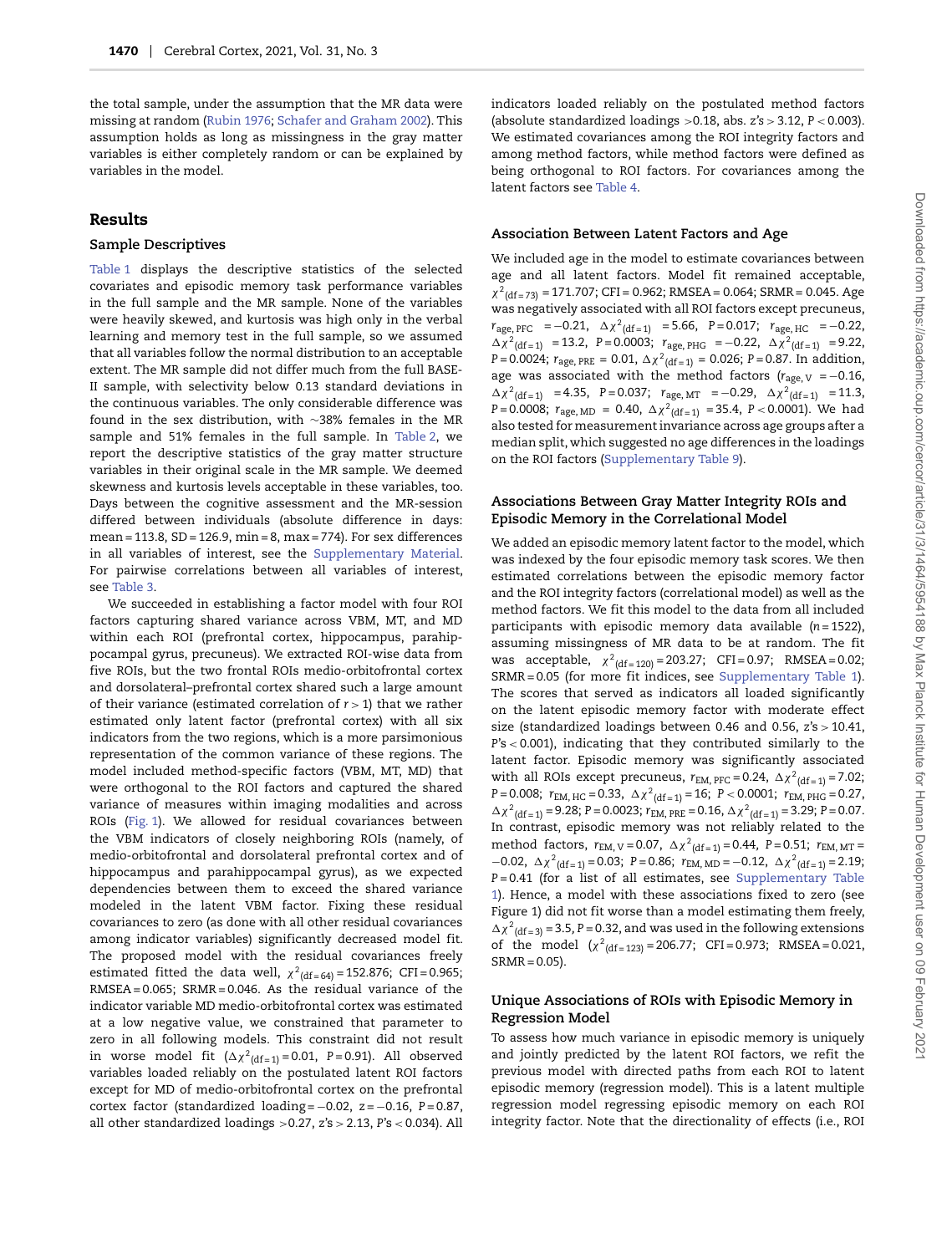|            |              | Memory       |      |                                                                         | <b>VBM</b>   |      |                                                                      |      |      | MT       |      |      |      | MD                                                                                                              |          |      |      | Covariates                              |              |           |         |         |
|------------|--------------|--------------|------|-------------------------------------------------------------------------|--------------|------|----------------------------------------------------------------------|------|------|----------|------|------|------|-----------------------------------------------------------------------------------------------------------------|----------|------|------|-----------------------------------------|--------------|-----------|---------|---------|
|            |              | VLMT FP      |      | SE                                                                      | OL           | HC   | PHG                                                                  | PRE  | OFC  | DLPFC HC |      | PHG  | PRE  | OFC                                                                                                             | DLPFC HC |      | PHG  | PRE                                     | OFC          | DLPFC Age |         | Edu     |
| Memory     | FP           | 0.25         |      |                                                                         |              |      |                                                                      |      |      |          |      |      |      |                                                                                                                 |          |      |      |                                         |              |           |         |         |
|            | SE           | 0.26         | 0.22 |                                                                         |              |      |                                                                      |      |      |          |      |      |      |                                                                                                                 |          |      |      |                                         |              |           |         |         |
|            | OL.          | 0.30         | 0.25 | 0.29                                                                    |              |      |                                                                      |      |      |          |      |      |      |                                                                                                                 |          |      |      |                                         |              |           |         |         |
| <b>VBM</b> | HC           | 0.12         | 0.18 | 0.11                                                                    | 0.12         |      |                                                                      |      |      |          |      |      |      |                                                                                                                 |          |      |      |                                         |              |           |         |         |
|            | PHG          | 0.08         | 0.09 | 0.01                                                                    | $-0.06$ 0.61 |      |                                                                      |      |      |          |      |      |      |                                                                                                                 |          |      |      |                                         |              |           |         |         |
|            | PRE          | 0.04         | 0.07 | 0.09                                                                    | 0.04         | 0.20 | 0.31                                                                 |      |      |          |      |      |      |                                                                                                                 |          |      |      |                                         |              |           |         |         |
|            | <b>OFC</b>   | 0.12         | 0.03 | 0.10                                                                    | 0.07         | 0.29 | 0.39                                                                 | 0.45 |      |          |      |      |      |                                                                                                                 |          |      |      |                                         |              |           |         |         |
|            | DLPFC        | 0.08         | 0.05 | 0.13                                                                    | 0.07         | 0.23 | 0.35                                                                 | 0.40 | 0.78 |          |      |      |      |                                                                                                                 |          |      |      |                                         |              |           |         |         |
| MT         | HC           | 0.16         | 0.23 | 0.21                                                                    | 0.05         | 0.57 | 0.34                                                                 | 0.20 | 0.32 | 0.36     |      |      |      |                                                                                                                 |          |      |      |                                         |              |           |         |         |
|            | PHG          | 0.17         | 0.17 | 0.13                                                                    | $-0.04$ 0.37 |      | 0.30                                                                 | 0.13 | 0.24 | 0.29     | 0.69 |      |      |                                                                                                                 |          |      |      |                                         |              |           |         |         |
|            | PRE          | 0.06         | 0.07 | 0.08                                                                    | 0.01         | 0.14 | 0.07                                                                 | 0.39 | 0.09 | 0.13     | 0.19 | 0.33 |      |                                                                                                                 |          |      |      |                                         |              |           |         |         |
|            | OFC          | 0.06         | 0.10 | 0.07                                                                    | 0.01         | 0.21 | 0.07                                                                 | 0.12 | 0.20 | 0.25     | 0.46 | 0.45 | 0.29 |                                                                                                                 |          |      |      |                                         |              |           |         |         |
|            | <b>DLPFC</b> | $-0.03$ 0.08 |      | 0.02                                                                    | $-0.09$ 0.14 |      | 0.04                                                                 | 0.15 | 0.18 | 0.25     | 0.32 | 0.35 | 0.53 | 0.57                                                                                                            |          |      |      |                                         |              |           |         |         |
| MD         | HC           | $-0.05$      |      | $-0.16$ $-0.26$ $-0.11$ $-0.63$ $-0.35$ $-0.20$ $-0.25$ $-0.31$ $-0.86$ |              |      |                                                                      |      |      |          |      |      |      | $-0.46$ $-0.13$ $-0.33$ $-0.26$                                                                                 |          |      |      |                                         |              |           |         |         |
|            | PHG          |              |      |                                                                         |              |      |                                                                      |      |      |          |      |      |      | $-0.14$ $-0.13$ $-0.26$ $-0.09$ $-0.53$ $-0.44$ $-0.36$ $-0.36$ $-0.40$ $-0.69$ $-0.63$ $-0.39$ $-0.35$ $-0.32$ |          | 0.64 |      |                                         |              |           |         |         |
|            | PRE          | $-0.09$      |      |                                                                         |              |      |                                                                      |      |      |          |      |      |      | $-0.12$ $-0.16$ $-0.07$ $-0.29$ $-0.26$ $-0.53$ $-0.26$ $-0.29$ $-0.27$ $-0.39$ $-0.76$ $-0.30$ $-0.37$         |          | 0.29 | 0.58 |                                         |              |           |         |         |
|            | <b>OFC</b>   | $-0.08$      |      |                                                                         |              |      |                                                                      |      |      |          |      |      |      | $-0.14$ $-0.14$ $-0.04$ $-0.23$ $-0.25$ $-0.36$ $-0.30$ $-0.30$ $-0.25$ $-0.27$ $-0.46$ $-0.46$ $-0.61$         |          | 0.24 | 0.52 | 0.66                                    |              |           |         |         |
|            | <b>DLPFC</b> | $-0.13$      |      | $-0.15$ $-0.20$ $-0.03$ $-0.37$ $-0.34$ $-0.37$ $-0.39$ $-0.40$ $-0.47$ |              |      |                                                                      |      |      |          |      |      |      | $-0.50$ $-0.40$ $-0.65$ $-0.54$                                                                                 |          | 0.48 | 0.65 | 0.55                                    | 0.71         |           |         |         |
| Covariates | Age          | $-0.13$      |      |                                                                         |              |      |                                                                      |      |      |          |      |      |      | $-0.16$ $-0.16$ $-0.05$ $-0.30$ $-0.23$ $-0.11$ $-0.10$ $-0.11$ $-0.27$ $-0.28$ $-0.21$ $-0.30$ $-0.24$         |          | 0.33 | 0.38 | 0.30                                    | 0.41         | 0.46      |         |         |
|            | Edu          | 0.18         | 0.16 | 0.09                                                                    | 0.15         |      | $-0.03$ $-0.02$ $-0.01$ $-0.05$ $-0.08$ $-0.02$ $-0.05$ $-0.11$ 0.07 |      |      |          |      |      |      |                                                                                                                 | $-0.04$  | 0.06 | 0.11 | 0.12                                    | $-0.01$ 0.01 |           | $-0.06$ |         |
|            | Sex          | 0.09         | 0.03 | 0.04                                                                    | 0.04         | 0.21 | 0.09                                                                 | 0.21 | 0.32 | 0.35     | 0.37 | 0.28 | 0.26 | 0.26                                                                                                            | 0.16     |      |      | $-0.26$ $-0.40$ $-0.28$ $-0.18$ $-0.30$ |              |           | 0.02    | $-0.15$ |

<span id="page-7-0"></span>**Table 3** Pairwise first-order correlations between all observed variables of interest

Notes: VLMT, verbal learning and memory test; FP, face-profession task; SE, scene encoding; OL, object location task; VBM, volume-based morphometry; MT, magnetization transfer ratio; MD, mean diffusivity; HC, hippocampus; PHG, parahippocampal gyrus; PRE, precuneus; MOFC, medio-orbitofrontal cortex; DLPFC, dorsolateral prefrontal cortex; edu, years of education. Based on pairwise complete data.

integrity factor predicting memory) is merely hypothesized and cannot be tested with the data at hand. Importantly, instead of interpreting first-order correlations, we now examined the total effect and the unique effects of each ROI integrity factor on episodic memory. All ROIs together explained 12.5% of the variance in episodic memory  $(R^2 = 0.125)$ . None of the ROIs showed a significant unique effect. However, the unique effect of hippocampus had the largest effect size; it was greater than those of parahippocampal gyrus, precuneus, and prefrontal cortex by a factor of 2.5, 3.2, and 4.8, respectively (std. *β*EM, HC = 0.38, *χ*<sup>2</sup> (df = 1) = 3.12; *P* = 0.08; std. *β*EM, PHG = −0.15,  $\Delta \chi^2$ <sub>(df = 1)</sub> = 0.28; std.  $\beta$ <sub>EM, PRE</sub> = 0.12,  $\Delta \chi^2$ <sub>(df = 1)</sub> = 1.05; P = 0.31; *P* = 0.59; std. *β*EM, PFC = 0.08, *χ*<sup>2</sup> (df = 1) = 0.33; *P* = 0.57).

#### **Adjusting for Covariate Effects**

In follow-up analyses, we entered age as a covariate into the correlational model. As before, in the brain-only model from the first set of analyses, age was negatively associated with all ROI factors except precuneus and with all method factors. Here, we regressed the ROI integrity factors, the method factors, and the episodic memory factor on age and examined the residual covariances between episodic memory and the ROI integrity factors. Age was negatively associated with episodic memory [\(Table 5\)](#page-9-0). Moreover, the associations between episodic memory and the ROI factors were attenuated after controlling for age, leaving only hippocampus and parahippocampal gyrus being significantly associated with episodic memory,  $r_{\text{EM, PFC}}$  = 0.16,  $\Delta\chi^2_{\text{(df = 1)}}$  = 2.98; *P* = 0.08; *r*<sub>EM, HC</sub> = 0.27,  $Δχ²$ <sub>(df = 1</sub>) = 10.22; *P* = 0.0014; *r*<sub>EM, PHG</sub> = 0.21,  $\Delta \chi^2$ <sub>(df = 1)</sub> = 5.2; *P* = 0.023; *r*<sub>EM, PRE</sub> = 0.13,  $\Delta \chi^2$ <sub>(df = 1)</sub> = 1.95; *P* = 0.16. Thus, the gray matter integrity factors of hippocampus and

parahippocampal gyrus shared a significant amount of variance with episodic memory that was not collinear with age, further suggesting that the structural integrity of these two regions might be critical for episodic memory.

We then added years of education into the model as a covariate by regressing all ROI factors and episodic memory as well as the method factors on age and education, which had very little effect on estimates of associations and did not change the pattern of significance,  $r_{\text{EM, PFC}} = 0.16$ ,  $\Delta \chi^2_{\text{(df = 1)}} = 3.04$ ; *P* = 0.08; *r*<sub>EM, HC</sub> = 0.27,  $Δχ²$ <sub>(df = 1)</sub> = 10.43; *P* = 0.0012; *r*<sub>EM, PHG</sub> = 0.23,  $\Delta \chi^2$ <sub>(df = 1)</sub> = 5.92; *P* = 0.015; *r*<sub>EM, PRE</sub> = 0.15,  $\Delta \chi^2$ <sub>(df = 1)</sub> = 2.6; *P* = 0.11. For a test of measurement invariance across education, see [Table S10.](https://academic.oup.com/cercor/article-lookup/doi/10.1093/cercor/bhaa287#supplementary-data) No differences in loadings nor residual variances were found. When we added sex as a covariate, all associations were somewhat further attenuated, but hippocampus and parahippocampal gyrus were still significantly associated with episodic memory,  $r_{\rm EM, \, PFC} = 0.05$ ,  $\Delta \chi^2_{\rm (df = 1)} = 0.29$ ;  $P = 0.59$ ;  $r_{\rm EM, \, HC} = 0.19$ ,  $\Delta \chi^2$ <sub>(df = 1)</sub> = 4.66; *P* = 0.031; *r*<sub>EM, PHG</sub> = 0.13,  $\Delta \chi^2$ <sub>(df = 1)</sub> = 4.08; *P* = 0.043; *r*<sub>EM, PRE</sub> = 0.07, Δχ<sup>2</sup><sub>(df=1)</sub> = 1.76; P=0.19 (for a full list of parameter [estimates and for additional fit indices, see](https://academic.oup.com/cercor/article-lookup/doi/10.1093/cercor/bhaa287#supplementary-data) Supplementary Table 2).

As an additional ad-hoc exploratory analysis, we investigated differences between men and women in the associations between gray matter integrity and episodic memory (Supple[mentary Figure 1\) After testing for measurement invariance](https://academic.oup.com/cercor/article-lookup/doi/10.1093/cercor/bhaa287#supplementary-data) across sexes [\(Supplementary Tables 5](https://academic.oup.com/cercor/article-lookup/doi/10.1093/cercor/bhaa287#supplementary-data) and [6\)](https://academic.oup.com/cercor/article-lookup/doi/10.1093/cercor/bhaa287#supplementary-data), we ran the correlational model as a multigroup model, once with (Sup[plementary Table 7\) and once without age and education as](https://academic.oup.com/cercor/article-lookup/doi/10.1093/cercor/bhaa287#supplementary-data) covariates [\(Supplementary Table 8\)](https://academic.oup.com/cercor/article-lookup/doi/10.1093/cercor/bhaa287#supplementary-data). The associations between hippocampal and parahippocampal gray matter integrity were restricted to men (see [Supplementary Material, Section 4,](https://academic.oup.com/cercor/article-lookup/doi/10.1093/cercor/bhaa287#supplementary-data) for details).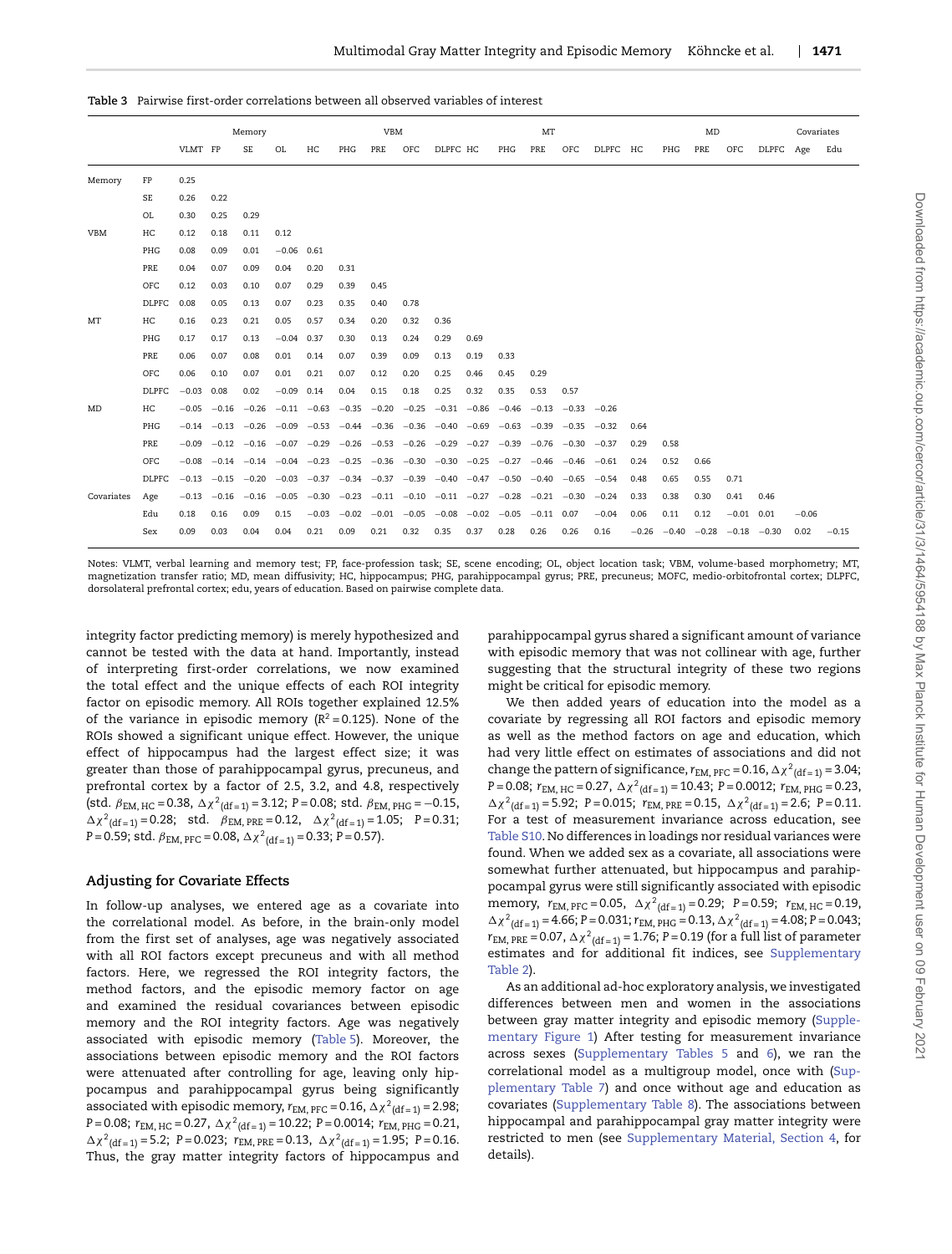

**Figure 1.** Correlational model*.* Gray matter integrity factor model separating common variance across structural imaging modalities for each of the ROIs (PFC, HC, PHG, PRE) from method-specific variance (VBM, MT, MD) and residual variance, and associating gray matter factors with episodic memory. Circles depict latent variables, squares depict observed variables. Double-headed arrows are covariances, single-headed arrows are loading parameters. Variances of all observed and all latent variables were estimated, but not visualized in this figure for the sake of clarity. Variable names beginning with VBM are VBM-derived gray matter probability measures, names with MT are magnetization transfer ratio measures, names with MD are mean diffusivity measures. Further, names indicate the regions: mofc, medio-orbitofrontal cortex; dlpfc, dorsolateral prefrontal cortex; hc, hippocampus; phg, parahippocampal gyrus. Upper part: Episodic memory factor, measured by four tasks. EM, episodic memory; VLMT, verbal learning and memory test; FP, face-profession task; SE, scene-encoding task; OL, object location task.

<span id="page-8-0"></span>

|                    | Prefrontal<br>cortex   | Hippocampus    | Parahippo-<br>campal g. | Precuneus      | Method VBM | Method MD | Method MT |
|--------------------|------------------------|----------------|-------------------------|----------------|------------|-----------|-----------|
| Prefrontal cortex  |                        |                |                         | $\cdot$        |            |           |           |
| Hippocampus        | $0.59$ <sup>*</sup> ,a |                |                         |                |            |           |           |
| Parahippocampal g. | $0.68*$                | $0.84^*$ ,a    |                         |                |            |           |           |
| Precuneus          | 0.18                   | 0.13           | 0.37                    |                |            |           |           |
| Method: VBM        | 0 <sup>b</sup>         | 0 <sup>b</sup> | 0 <sup>b</sup>          | 0 <sup>b</sup> |            |           |           |
| Method: MD         | 0 <sup>b</sup>         | 0 <sup>b</sup> | 0 <sup>b</sup>          | 0 <sup>b</sup> | $-0.53$    | ◀         |           |
| Method: MT         | 0 <sup>b</sup>         | 0 <sup>b</sup> | 0 <sup>b</sup>          | 0 <sup>b</sup> | 0.25       | $-0.77$   |           |

Notes: aModel with this covariance restricted to 0 did not converge, so the Wald test was used instead for statistical inference

 $\rm{^{9}The}$  parameter was defined as zero in the model.

 $^*$  *P* < 0.05; according to  $\chi^2$  difference test/likelihood ratio test with 1 df.

## **Discussion**

In this study, we used cross-sectional data on multimodal structural imaging and episodic memory tasks from a large cohort to establish a structural equation model of regional gray matter structure integrity and its associations with episodic memory. We show that a MTMM latent factor representation of regional individual differences in gray matter structure enables

researchers to examine links of structural brain properties to behavior. Specifically, this representation allows researchers to separate three sources of variance from one another: 1) variance shared within each ROI across imaging modalities (i.e., the ROI integrity factors); 2) variance shared within each imaging modality across ROIs (i.e., the method factors); 3) variance unique to each ROI in each modality (i.e., residual variance).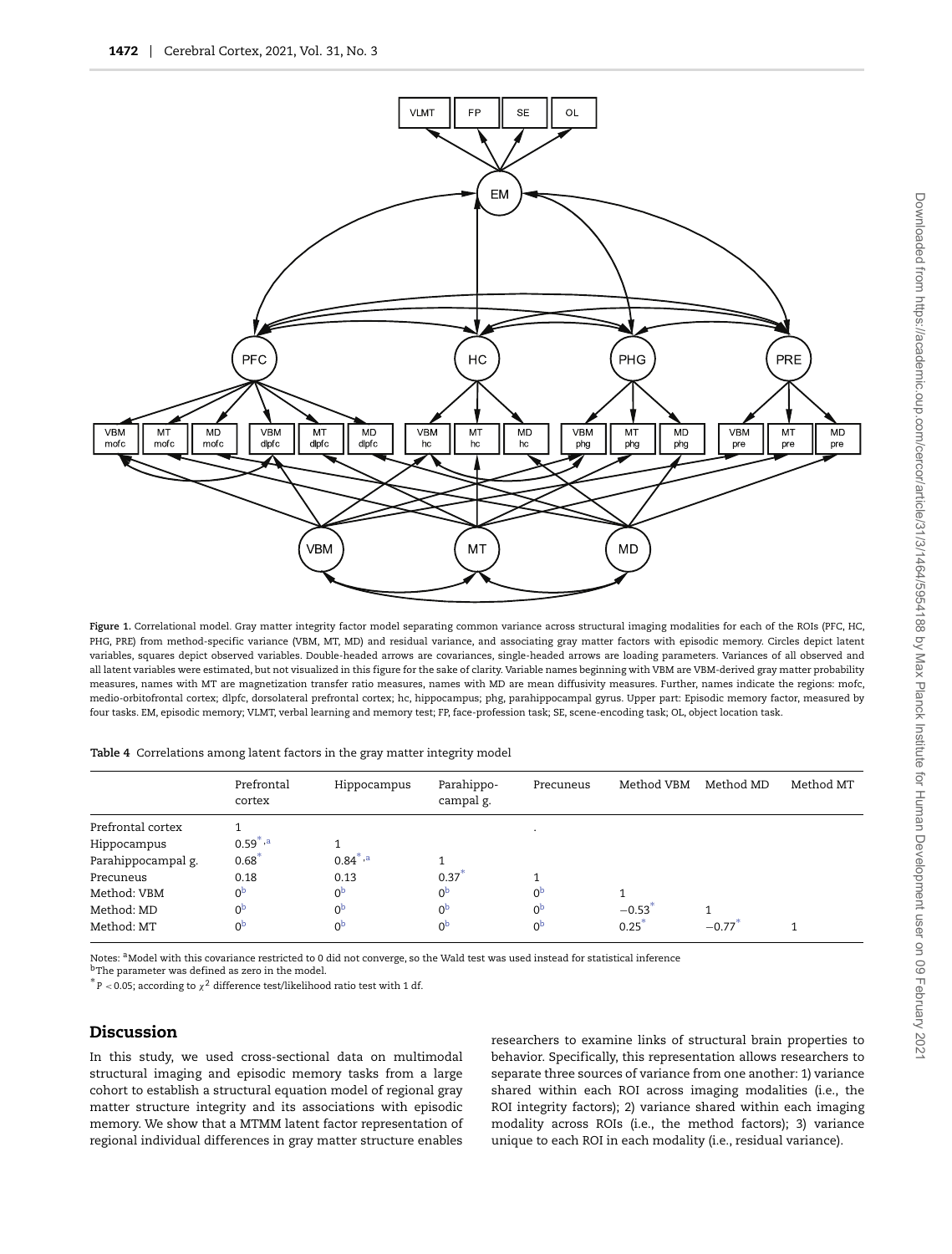| Covariate                 | Effect on EM, $\beta$ /std. $\beta$ | Effect on PFC $\beta$ /std. $\beta$ | Effect on HC $\beta$ /std. $\beta$ | Effect on PHG $\beta$ /std.   | Effect on PRE $\beta$ /std. $\beta$ |
|---------------------------|-------------------------------------|-------------------------------------|------------------------------------|-------------------------------|-------------------------------------|
|                           | (SE)                                | (SE)                                | (SE)                               | $\beta$ (SE)                  | (SE)                                |
| Age (years)               | $-0.06/-0.22(0.01)^{4}$             | $-0.04/-0.28$ (0.01) <sup>*</sup>   | $-0.09/-0.28(0.02)^{n}$            | $-0.02/-0.17(0.01)$           | $-0.01/-0.06$ (0.02)                |
| Education (years)         | 0.11/0.29(0.02)                     | 0.01/.06(0.01)                      | 0.01/.02(0.02)                     |                               | $-0.03/-0.12$ (0.02)                |
| Sex (female<br>advantage) | $0.32$ <sup>*</sup>                 | $0.32^*$                            | $0.69*$                            | $-0.002/-0.02$ (0.01)<br>0.43 | $0.31$ <sup>*</sup>                 |

<span id="page-9-0"></span>**Table 5** Unique effects of age, education, and sex on latent episodic memory and ROI integrity factors

Notes: Standardized regression coefficient estimates and SE of estimate. Outcome variables are standardized to mean = 5 and SD = 2. EM, episodic memory; PFC, prefrontal cortex; HC, hippocampus; PRE, precuneus. <sup>∗</sup> *P <* 0.05, according to Wald statistic

The psychometric viability of the MTMM representation of regional gray matter integrity demonstrates that macroand micro-structural indicators of gray matter can indeed be combined to yield latent factors of gray matter integrity. In addition, the latent integrity factors formed a positive manifold, indicating that individual differences in gray matter integrity are correlated across regions. By moving away from specific aspects of integrity indicators to the expression of their common variance at the latent level, we pave the way for a deeper understanding of relations between brain structure and cognitive performance.

Older participants tended to show lower values on all ROIwise latent integrity factors except precuneus. This result is largely in line with previous findings based on single indicators focusing on volume [\(Raz et al. 2005;](#page-13-3) [Fjell and Walhovd 2011\)](#page-12-27), and MT ratio [\(Seiler et al. 2014\)](#page-13-11), or MD [\(Grydeland et al. 2013\)](#page-12-11). We interpret this as suggesting that older individuals tend to have experienced more gray matter deterioration and therefore tend to show lower values in most ROI factors, which reflect a pattern of lower gray matter density in VBM, lower MT ratio, and higher MD. Also, all method factors showed age differences in the direction of less beneficial values in older participants. This suggests that the variance in each of the ROI factors is not capturing all age differences. There are still age differences in the methods' unique variances. In other words, older individuals tend to show less gray matter integrity (across modalities) in prefrontal cortex, hippocampus, and parahippocampal gyrus, and in addition, they tend to have smaller volumes, lower MT, and higher MD across ROIs.

To examine whether latent gray matter integrity factors are related to episodic memory, we tested their associations with episodic memory ability at the latent level. Episodic memory showed first-order associations with the structural integrity factors of all ROIs except precuneus, but not with the modalityspecific method factors. When adjusted for age differences, hippocampus and parahippocampal gyrus continued to be associated with episodic memory. That is, while prefrontal cortex's first-order association with episodic memory could be accounted for by age differences in both gray matter structure and performance, the integrity of hippocampal and parahippocampal gray matter not only ref lected individual differences collinear with chronological age, but also associations with episodic memory performance over and above age. Adjusting for interindividual differences in years of education did not substantially affect the associations, with hippocampus and parahippocampal gyrus still showing the strongest associations with episodic memory. When adjusting for sex differences in episodic memory and ROI integrity, hippocampus and parahippocampal gyrus were still significantly associated with episodic memory. This is corroborated in the regression model, with hippocampus showing the numerically largest unique effect. Overall, this result strongly supports the hypothesis that maintained structural integrity of the hippocampus is germane [to preserved episodic memory ability in old age \(de Chastelaine](#page-11-20) et al. 2011; [Nyberg et al. 2012;](#page-12-1) [Cabeza et al. 2018;](#page-11-1) Nyberg and Lindenberger 2020; [Nyberg and Pudas 2019\).](#page-12-4)

To note, we conceptualize episodic memory on a relatively broad level. Our current focus on the latent factor, which captures the shared between-person variance across these four different tasks, implies that we abstract from the details of the tasks and focus on the commonalities when interpreting associations with gray matter integrity in the ROIs. The chosen tasks are heterogeneous in terms of stimulus material (VLMT: verbal, OL, SE: figural, FP: both), sensory modality of presentation (VLMT: auditory, OL, SE, FP: visual), type of memory (VLMT, SE: item memory; FP, OL: associative memory), or retrieval type (free recall: VLMT, OL; recognition: FP and SE). Performance may be differentially influenced by component processes such as familiarity and recognition [\(Yonelinas 1994\)](#page-13-26). However, in our view, the heterogeneity of tasks across all these dimensions can also be thought of as a strength [\(Little et al. 1999\)](#page-12-19). By virtue of the method, the latent factor is void of the specifics of the tasks and extracts what is common to them, and thereby allows us to examine associations to ROIs at the general level of episodic memory.

The aims of this study were to establish a gray matter integrity factor model and validate it by associating its latent factors with episodic memory performance. We did not previously plan to investigate sex differences in measurement models or associations. Only after observing sex differences both in estimates of average gray matter integrity and episodic memory, we ran additional post hoc exploratory analyses to compare the models across men and women. We found the associations between hippocampal and parahippocampal gray matter integrity to be restricted to men. We provide details on these additional analyses and a short discussion in the [Supplementary Material.](https://academic.oup.com/cercor/article-lookup/doi/10.1093/cercor/bhaa287#supplementary-data) In consequence of this finding, we note that we might wrongly generalize across sexes when interpreting the analyses that are not considering sex differences in associations. Still, the associations may be present in both sexes, however, the processes that lead to large-enough interindividual differences to detect these associations evolve earlier, on average, in men, then in women. In essence, we still hypothesize that the hippocampal and parahippocampal integrity in older adults are relevant for episodic memory performance irrespective of sex. At this point, we can only speculate that there might be more men than women who have already experienced some gray matter integrity deterioration with consequences for memory functioning, possibly related to men carrying a higher metabolic risk with detrimental effects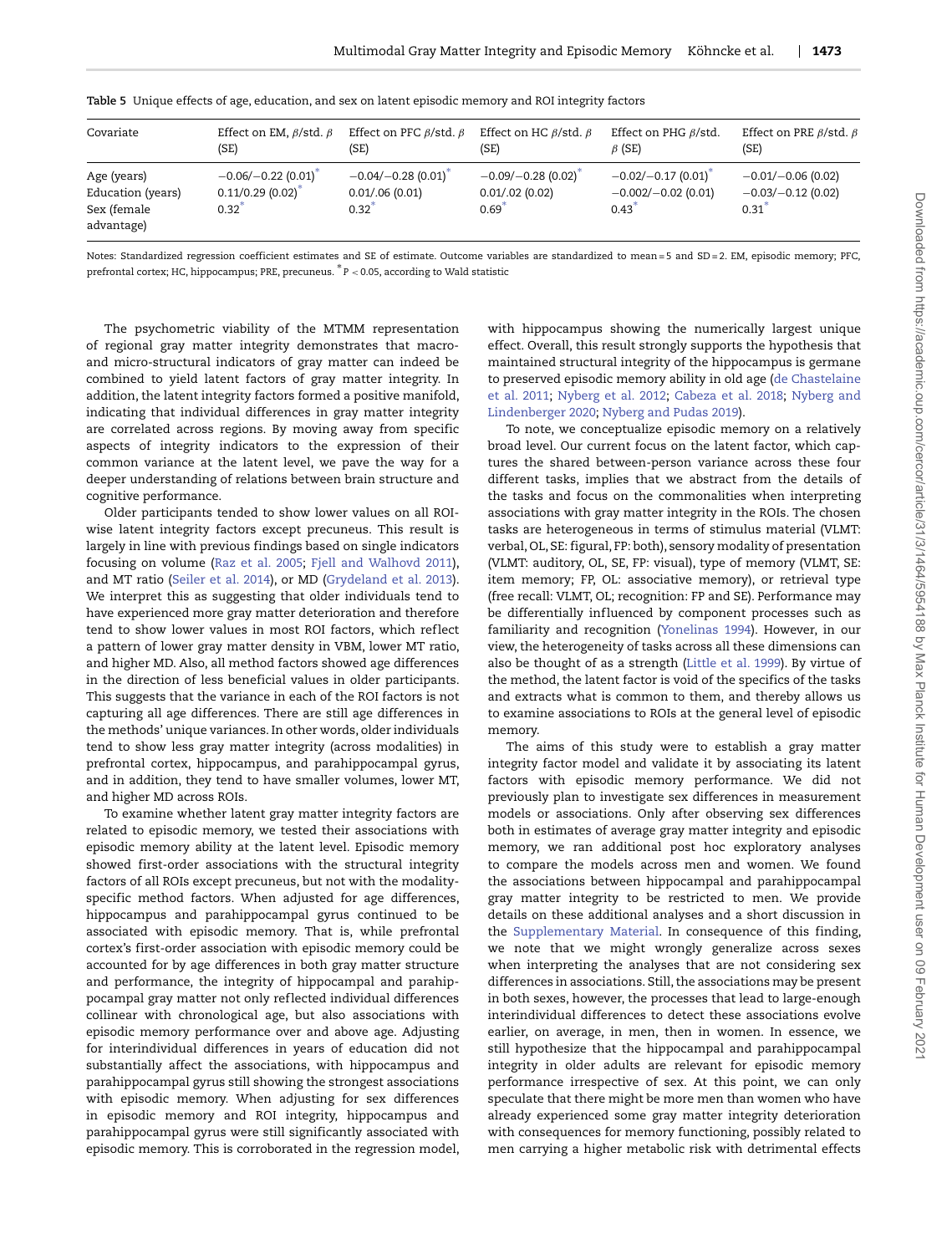[for both gray matter integrity and episodic memory \(Raz et al.](#page-13-3) 2005; [Raz and Rodrigue 2006;](#page-13-17) [Yates et al. 2012\)](#page-13-27). This could also be a reason for the observation that men show on average lower integrity in all ROIs and in episodic memory (Supplementary [Table 4\). Further elaboration and investigation of these sex](https://academic.oup.com/cercor/article-lookup/doi/10.1093/cercor/bhaa287#supplementary-data) differences would exceed the scope of this study and should be pursued in future studies based on longitudinal data.

Our results also suggest that the combination of multimodal data yields information about general properties of gray matter tissue that differ between younger and older individuals above 60 years of age, and are relevant for older adults' episodic memory performance. This raises the important question of which physiological aspects of gray matter are captured by the common variance of regional brain integrity as estimated by VBM, MT, and MD. Given that MD and MT ratio load on the same factor as VBM, it seems worthwhile to consider physiological factors that affect the physical properties of the tissue and its overall size. Normal aging is marked by the loss of dendritic spines, dendritic arbors, synaptic density, and myelinated axons [\(Hof and Morrison 2004;](#page-12-28) [Morrison and Baxter 2012\)](#page-12-29); in addition, normal aging also involves loss of glia and small blood vessels [\(Raz and Daugherty 2018\)](#page-13-28). All of these processes can be assumed to lead to a reduction in average tissue density as captured by MD and MT, and to a concomitant decrease in overall volume as captured by VBM. In terms of relative contributions to variations in the MR signal that affect MD, MT, and VBM in a correlated manner, we surmise that individual differences in cortical myelin might play a prominent role. Given that histochemical staining of myelin has shown that myelin coverage is more extensive in deeper relative to superficial cortical layers [\(Timmler and Simons 2019\)](#page-13-29), one way to follow up on this proposition would be to test for differences in myelin content between layers using structural imaging methods with laminar resolution [\(Peters and Kemper 2012;](#page-13-30) Waehnert et al. [2014\). Note that the hippocampus is a relatively small structure](#page-13-31) with complex shape, structure, and function. Given its complex geometry, we cannot rule out that embedded white matter and CSF might contribute to the ROI-specific estimates. Moreover, [the hippocampus has functionally distinct subfields \(Yassa and](#page-13-32) Stark 2011), which could not be set apart with the imaging protocols that we used. When interpreting integrity estimates for any given ROI, and the hippocampus in particular, one must bear in mind that such estimates represent aggregates over more or less heterogeneous structures. The primary aim of the present study is to demonstrate the feasibility of a latent factor approach to capturing individual differences in brain integrity at the ROI level. The content validity of this approach awaits further scrutiny. For instance, future work may be able to define ROIs at the resolution of hippocampal subfields, which might reduce confounds due to white matter and CSF while increasing content validity and specificity (e.g., [Keresztes et al. 2018\)](#page-12-30).

The MTMM model of regional gray matter integrity introduced in this article reflects correlated traits and correlated methods, and properly accounts for the nonindependent structure of measurement errors in our data. Similar to other confirmatory factor analysis variants of structural equation modeling, it links the measurement model (ROI integrity factors, method factors, and residuals) to the structural model (associations between latent factors). The structural part of the model allows researchers to explore relations to behavior, and their modulation by covariates.

The proposed models are certainly not the only ways to model associations between brain structure and cognition [\(Kievit et al. 2012\)](#page-12-26). Hence, we would like to encourage researchers to adopt the MTMM approach whenever they have multiple measures for a given construct of interest. Future work may include a larger number of ROIs, a more fine-grained parcellation of ROIs into subregions, interhemispheric differences and commonalities, a larger number of indicators, or additional cognitive domains to investigate the domainspecificity of associations. Furthermore, the general approach can be expanded to include factors of white-matter integrity, neurochemistry, or brain activity as assessed by functional MRI.

In this study, we have used a statistical approach to model the common variance across multiple indicators of gray matter integrity in latent factors for each ROI. At this point, we can only speculate about the physiological basis of individual differences in gray matter integrity captured with the MTMM approach. To overcome these ambiguities, the field needs a stronger coalition between animal models and human research, with structural MRI serving as a critical link [\(Lerch et al. 2017\)](#page-12-31).

One may wonder whether age-related artifacts present in each of the imaging modalities might account for age differences in the latent ROI and method factors. To reiterate, we modeled the variability in the ROI-wise data from each modality as a combination of a ROI-specific, modality-general part; a modality-specific, ROI-general part; and a residual part that is both ROI- and modality-specific. As ROI factors represent common variance across methods in a specific ROI, older individuals tended to show lower volumes, lower MT and higher MD in these three ROIs. This suggests that older individuals tend to possess lower gray matter integrity in the ROIs, and/or that age-associated artifacts of the methods play out to a similar degree in the different methods in these ROIs. We are not able to tease apart these two possible causes of the age-ROI associations with the current modeling approach. However, here, the differences between what is measured by the three imaging modalities renders it unlikely that correlated ageassociated measurement error dominates the common variance to such an extent that it would explain the emergence of a factor structure. In addition, it is actually a strength of the present approach that it allows to estimate age differences in the methods factors, and statistically adjust for them if deemed meaningful.

Furthermore, the present findings are based on crosssectional data. The observed associations with age represent the joint outcome of individual differences in normal aging and more stable individual differences that were present in early adulthood [\(Hertzog 1985\)](#page-12-32). It remains to be seen how changes in individual differences in latent patterns of brain integrity map onto changes in episodic memory. Hence, the present analyses need to be extended to longitudinal investigations that examine individual differences in latent brain integrity changes and their correlation with cognitive changes (for methodological work in developmental psychology, see [Geiser et al. 2010\)](#page-12-33).

Also note that this paper focuses on the association structure of individual differences in a healthy older population. Our results might not hold for all subgroups. Plausibly, there are hidden heterogeneities in the association structures that should be elucidated by follow-up studies. For instance, associations between dopamine availability and cognition have been found to differ between subgroups in a latent class analysis [\(Lövdén et al. 2017\)](#page-12-34). Another data-driven way to identify hidden [heterogeneities in associations are decision trees \(Strobl et al.](#page-13-33) 2009), which can be usefully combined with structural equation models in structural equation modeling trees [\(Brandmaier](#page-11-21)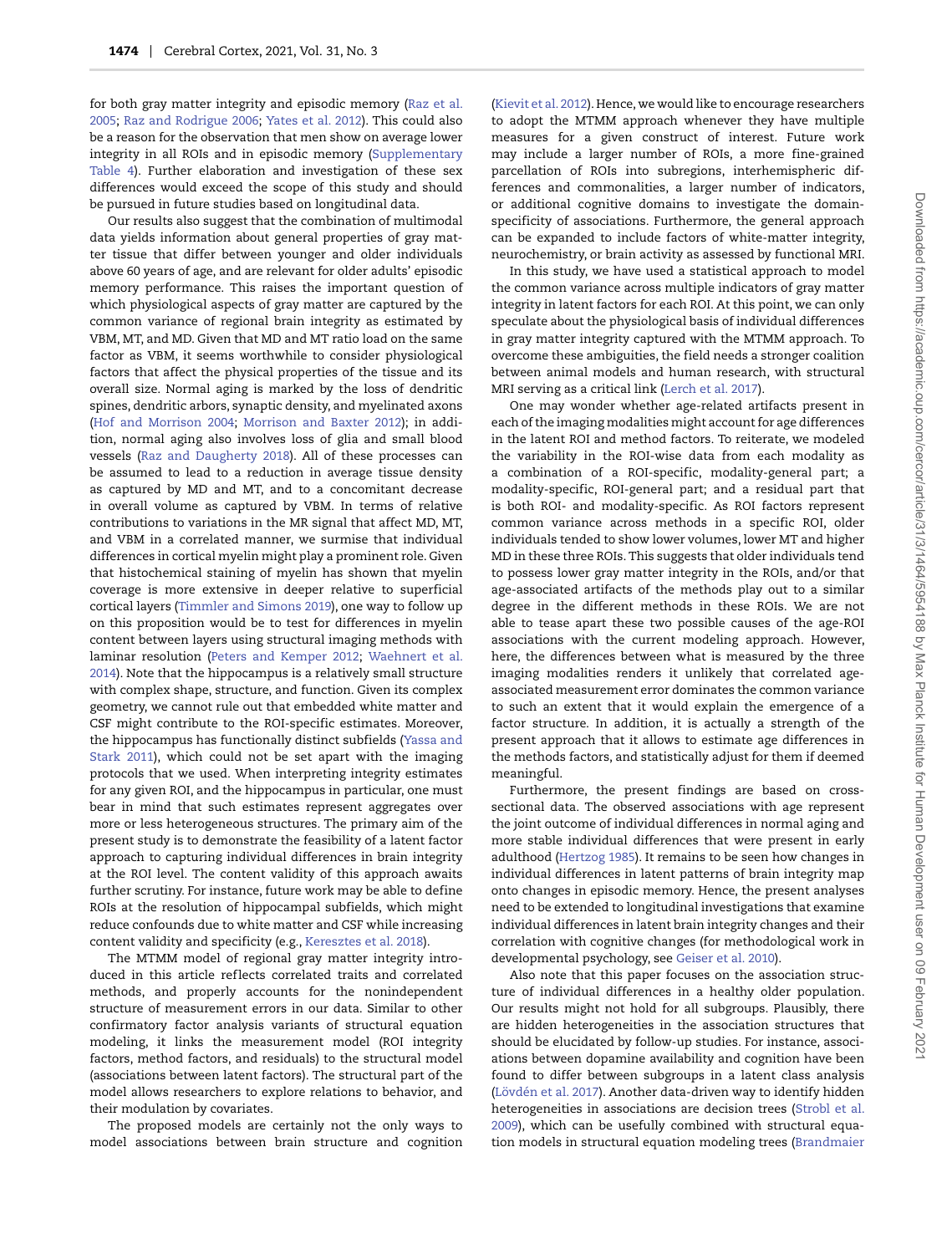[et al. 2013\)](#page-11-21). In addition to the structural integrity measures we investigated in this study, a comprehensive understanding of maintenance may further benefit from the integration of additional imaging modalities such as white matter integrity, neurochemical, and connectivity measures.

By applying MTMM modeling to data from a large sample of BASE-II participants, we established latent factors of gray matter integrity in hippocampus, parahippocampal gyrus, prefrontal cortex, and precuneus, which represented the shared variance of VBM, MT, and MD for each of these regions. Further, we found that older adults with greater structural integrity in hippocampus and parahippocampal gyrus also showed higher levels of episodic memory performance, with hippocampus showing the largest unique association. Our results are consistent with the hypothesis that maintained structural integrity of the hippocampus helps to preserve episodic memory in old age. Future research needs to corroborate the content validity of the latent brain factors, and extend the present approach to longitudinal observations.

## **Supplementary Material**

[Supplementary material](https://academic.oup.com/cercor/article-lookup/doi/10.1093/cercor/bhaa287#supplementary-data) can be found at *Cerebral Cortex* online.

## **Notes**

We are grateful for the assistance of the MRI team at the Max Planck Berlin Institute for Human Development consisting of Sonali Beckmann, Nils Bodammer, Thomas Feg, Sebastian Schröder, and Nadine Taube, for the team leading the cognitive tests, and for all participants of BASE-II. *Conflict of interest:* None declared.

## **Funding**

European Commission as part of the Lifebrain Consortium (grant number 732592) within the Horizon 2020 programme; German Federal Ministry of Education and Research (grant number 01GQ1421B); the MINERVA program of the Max Planck Society (to M.C.S.).

## **Data Availability Statement**

Data can be requested from the steering committee of the Berlin Aging Study II. Further information regarding the application can be found under [https://www.base2.mpg.de/en.](https://www.base2.mpg.de/en)

## **References**

- <span id="page-11-15"></span>Abe O, Yamasue H, Aoki S, Suga M, Yamada H, Kasai K, Masutani Y, Kato N, Ohmoto K. 2008. Aging in the CNS: comparison of gray/white matter volume and diffusion tensor data. *Neurobiol Aging*. 29:102–116.
- <span id="page-11-9"></span>Aribisala BS, Royle NA, Maniega SM, Valdés Hernández MC, Murray C, Penke L, Gow A, Starr JM, Bastin ME, Deary IJ *et al.* 2014. Quantitative multi-modal MRI of the Hippocampus and cognitive ability in community-dwelling older subjects. *Cortex*. 53:34–44.
- <span id="page-11-14"></span>Ashburner J, Friston KJ. 2000. Voxel-based morphometry—the methods. *Neuroimage*. 11:805–821.
- <span id="page-11-19"></span>Asperholm M, Högman N, Rafi J, Herlitz A. 2019. What did you do yesterday? A meta-analysis of sex differences in episodic memory. *Psychol Bull*. 145:785–821.
- <span id="page-11-13"></span>Bartrés-Faz D, Arenaza-Urquijo EM. 2011. Structural and functional imaging correlates of cognitive and brain reserve hypotheses in healthy and pathological aging. *Brain Topogr*. 24:340–357.
- <span id="page-11-11"></span>Becker N, Laukka EJ, Kalpouzos G, Naveh-Benjamin M, Bäckman L, Brehmer Y. 2015. Structural brain correlates of associative memory in older adults. *Neuroimage*. 118:146–153.
- <span id="page-11-5"></span>Benoit RG, Schacter DL. 2015. Specifying the core network supporting episodic simulation and episodic memory by activation likelihood estimation. *Neuropsychologia*. 75:450–457.
- <span id="page-11-16"></span>Bertram L, Böckenhoff A, Demuth I, Düzel S, Eckardt R, Li S-C, Lindenberger U, Pawelec G, Siedler T, Wagner GG *et al.* 2013. Cohort profile: The Berlin Aging Study II (BASE-II). *Int J Epidemiol*. 43:703–712.
- <span id="page-11-21"></span>Brandmaier AM, Oertzen v T, McArdle JJ, Lindenberger U. 2013. Structural equation model trees. *Psychol Methods*. 18: 71–86.
- <span id="page-11-1"></span>Cabeza R, Albert M, Belleville S, Craik FIM, Duarte A, Grady CL, Lindenberger U, Nyberg L, Park DC, Reuter-Lorenz PA *et al.* 2018. Maintenance, reserve and compensation: the cognitive neuroscience of healthy ageing. *Nat Rev Neurosci*. 19: 701–710.
- <span id="page-11-2"></span>Campbell DT, Fiske DW. 1959. Convergent and discriminant validation by the multitrait-multimethod matrix. *Psychol Bull*. 56:81–105.
- <span id="page-11-7"></span>Carlesimo GA, Cherubini A, Caltagirone C, Spalletta G. 2010. Hippocampal mean diffusivity and memory in healthy elderly individuals. *Neurology*. 74:194.
- <span id="page-11-12"></span>Cavanna AE, Trimble MR. 2006. The precuneus: a review of its functional anatomy and behavioural correlates. *Brain*. 129:564–583.
- <span id="page-11-18"></span>Chalmers RP, Flora DB. 2015. faoutlier: an R package for detecting influential cases in exploratory and confirmatory factor analysis. *Appl Psychol Measur*. 39:573–574.
- <span id="page-11-20"></span>de Chastelaine M, Wang TH, Minton B, Muftuler LT, Rugg MD. 2011. The effects of age, memory performance, and callosal integrity on the neural correlates of successful associative encoding. *Cereb Cortex*. 21:2166–2176.
- <span id="page-11-0"></span>de Frias CM, Lövdén M, Lindenberger U, Nilsson L-G. 2007. Revisiting the dedifferentiation hypothesis with longitudinal multi-cohort data. *Intelligence*. 35:381–392.
- <span id="page-11-4"></span>Dickerson BC, Eichenbaum H. 2009. The episodic memory system: neurocircuitry and disorders. *Neuropsychopharmacology*. 35:86–104.
- <span id="page-11-8"></span>Düzel S, Münte TF, Lindenberger U, Bunzeck N, Schütze H, Heinze H-J, Düzel E. 2010. Basal forebrain integrity and cognitive memory profile in healthy aging. *Brain Res*. 1308:124–136.
- <span id="page-11-10"></span>Düzel S, Schütze H, Stallforth S, Kaufmann J, Bodammer N, Bunzeck N, Münte TF, Lindenberger U, Heinze H-J, Düzel E. 2008. A close relationship between verbal memory and SN/VTA integrity in young and older adults. *Neuropsychologia*. 46:3042–3052.
- <span id="page-11-17"></span>Düzel S, Voelkle MC, Düzel E, Gerstorf D, Drewelies J, Steinhagen-Thiessen E, Demuth I, Lindenberger U. 2016. The Subjective Health Horizon Questionnaire (SHH-Q): assessing future time perspectives for facets of an active lifestyle. *Gerontology*. 62:345–353.
- <span id="page-11-6"></span>Eichenbaum H. 2017. Prefrontal–hippocampal interactions in episodic memory. *Nat Rev Neurosci*. 18:547–558.
- <span id="page-11-3"></span>Eid M, Nussbeck FW, Geiser C, Cole DA, Gollwitzer M, Lischetzke T. 2008. Structural equation modeling of multitraitmultimethod data: different models for different types of methods. *Psychol Methods*. 13:230–253.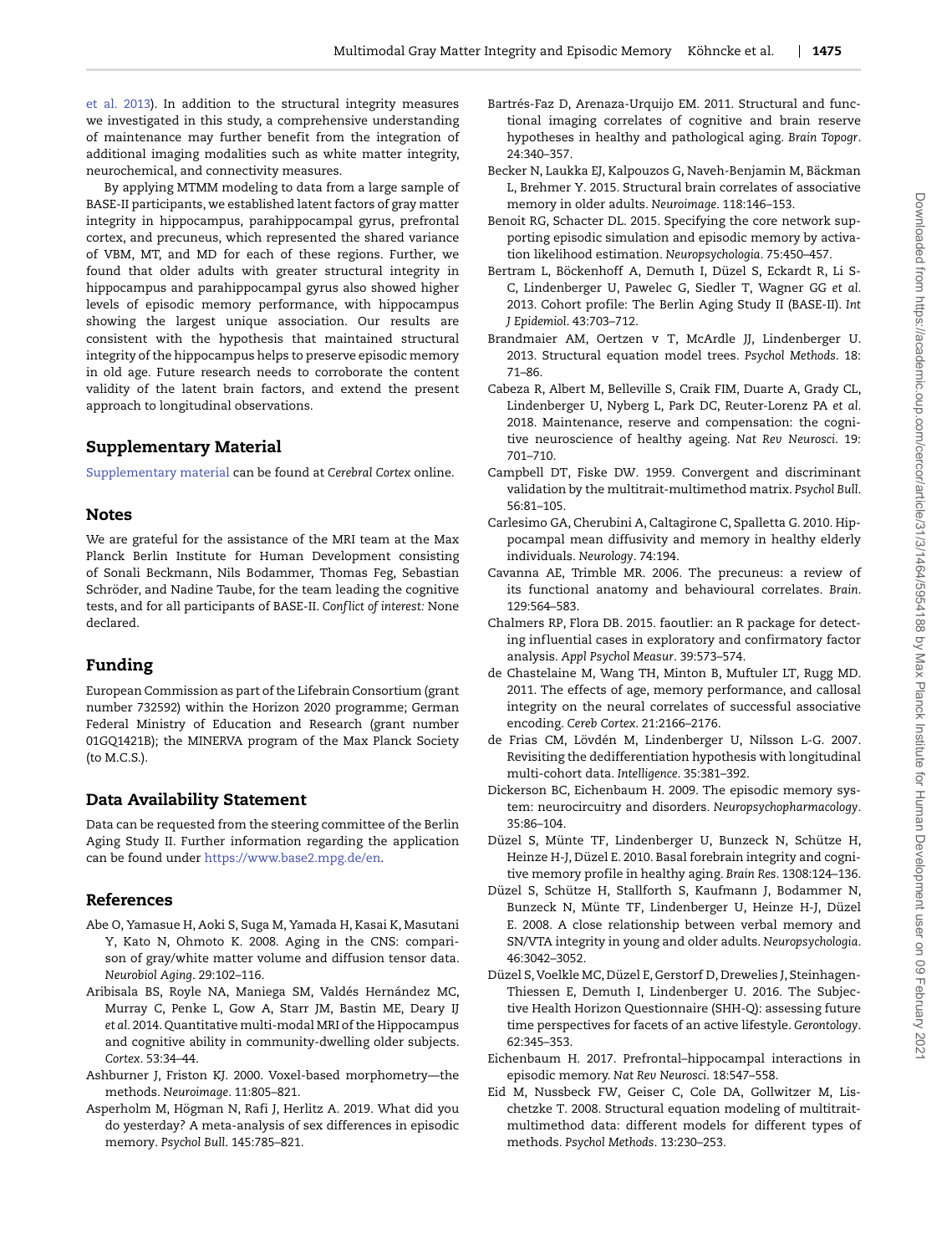- <span id="page-12-27"></span>Fjell AM, Walhovd KB. 2011. Structural brain changes in aging: courses, causes and cognitive consequences. *Rev Neurosci*. 187–221.
- <span id="page-12-14"></span>Fjell AM, Walhovd KB. 2016. Multimodal imaging of the aging brain. In: Cabeza R, Nyberg L, Park DC, editors. *Cognitive neuroscience of aging: linking cognitive and cerebral aging*. 2nd ed. Oxford (UK): Oxford University Press, p. 131–182.
- <span id="page-12-5"></span>Fjell AM, Walhovd KB, Fennema-Notestine C, McEvoy LK, Hagler DJ, Holland D, Brewer JB, Dale AM. 2009. Oneyear brain atrophy evident in healthy aging. *J Neurosci*. 29: 15223–15231.
- <span id="page-12-6"></span>Foster CM, Kennedy KM, Hoagey DA, Rodrigue KM. 2019. The role of hippocampal subfield volume and fornix microstructure in episodic memory across the lifespan. *Hippocampus*. 25:940–918.
- <span id="page-12-12"></span>Freton M, Lemogne C, Bergouignan L, Delaveau P, Lehéricy S, Fossati P. 2014. The eye of the self: precuneus volume and visual perspective during autobiographical memory retrieval. *Brain Struct Funct*. 219:959–968.
- <span id="page-12-33"></span>Geiser C, Eid M, Nussbeck FW, Courvoisier DS, Cole DA. 2010. Analyzing true change in longitudinal multitraitmultimethod studies: application of a multimethod change model to depression and anxiety in children. *Dev Psychol*. 46:29–45.
- <span id="page-12-17"></span>Good CD, Johnsrude IS, Ashburner J, Henson RN, Friston KJ, Frackowiak RS. 2001. A voxel-based morphometric study of ageing in 465 normal adult human brains. *Neuroimage*. 14:21–36.
- <span id="page-12-9"></span>Gorbach T, Pudas S, Lundquist A, Orädd G, Josefsson M, Salami A, de Luna X, Nyberg L. 2017. Longitudinal association between hippocampus atrophy and episodic-memory decline. *Neurobiol Aging*. 51:167–176.
- <span id="page-12-11"></span>Grydeland H, Walhovd KB, Tamnes CK, Westlye LT, Fjell AM. 2013. Intracortical myelin links with performance variability across the human lifespan: results from T1- and T2-weighted MRI myelin mapping and diffusion tensor imaging. *J Neurosci*. 33:18618–18630.
- <span id="page-12-15"></span>Hedden T, Schultz AP, Rieckmann A, Mormino EC, Johnson KA, Sperling RA, Buckner RL. 2016. Multiple brain markers are linked to age-related variation in cognition. *Cereb Cortex*. 26:1388–1400.
- <span id="page-12-10"></span>Henson RN, Campbell KL, Davis SW, Taylor JR, Emery T, Erzinclioglu S, Cam-CAN, Kievit RA. 2016. Multiple determinants of lifespan memory differences. *Sci Rep*. 6: 32527.
- <span id="page-12-32"></span>Hertzog C. 1985. An individual differences perspective: implications for cognitive research in gerontology. *Res Aging*. 7:7–45.
- <span id="page-12-28"></span>Hof PR, Morrison JH. 2004. The aging brain: Morphomolecular senescence of cortical circuits. *Trends Neurosci*. 27:607–613.
- Jäncke L, Sele S, Liem F, Oschwald J, Merillat S. 2020. Brain aging and psychometric intelligence: a longitudinal study. *Brain Struct Funct*. 225:519–536.
- <span id="page-12-21"></span>Jenkinson M, Bannister P, Brady M, Smith S. 2002. Improved optimization for the robust and accurate linear registration and motion correction of brain images. *Neuroimage*. 17:825–841.
- <span id="page-12-20"></span>Jenkinson M, Beckmann CF, Behrens TEJ, Woolrich MW, Smith SM. 2012. FSL. *Neuroimage*. 62:782–790.
- <span id="page-12-18"></span>Jespersen SN, Kroenke CD, Østergaard L, Ackerman JJH, Yablonskiy DA. 2007. Modeling dendrite density from magnetic resonance diffusion measurements. *Neuroimage*. 34:1473–1486.
- <span id="page-12-0"></span>Josefsson M, de Luna X, Pudas S, Nilsson L-G, Nyberg L. 2012. Genetic and lifestyle predictors of 15-year longitudinal change in episodic memory. *J Am Geriatr Soc*. 60: 2308–2312.
- <span id="page-12-7"></span>Kaup AR, Mirzakhanian H, Jeste DV, Eyler LT. 2011. A review of the brain structure correlates of successful cognitive aging. *J Neuropsychiatry Clin Neurosci*. 6–15.
- <span id="page-12-30"></span>Keresztes A, Ngo CT, Lindenberger U, Werkle-Bergner M, Newcombe NS. 2018. Hippocampal maturation drives memory from generalization to specificity. *Trends Cogn Sci*. 22(8):676–686.
- <span id="page-12-26"></span>Kievit RA, van Rooijen H, Wicherts JM, Waldorp LJ, Kan K-J, Scholte HS, Borsboom D. 2012. Intelligence and the brain: a model-based approach. *Cogn Neurosci*. 3:89–97.
- <span id="page-12-24"></span>Kline RB. 2015. *Principles and practice of structural equation modeling*. New York: Guilford publications.
- <span id="page-12-25"></span>Kühn S, Düzel S, Eibich P, Krekel C, Wüstemann H, Kolbe J, Mårtensson J, Goebel J, Gallinat J, Wagner GG, *et al.* 2017. In search of features that constitute an "enriched environment" in humans: associations between geographical properties and brain structure. *Sci Rep*. 7:11920.
- <span id="page-12-31"></span>Lerch JP, van der Kouwe AJ, Raznahan A, Paus T, Johansen-Berg H, Miller KL, Smith SM, Fischl B, Sotiropoulos SN. 2017. Studying neuroanatomy using MRI. *Nat Neurosci*. 20:314–326.
- <span id="page-12-16"></span>Liem F, Varoquaux G, Kynast J, Beyer F, Kharabian Masouleh S, Huntenburg JM, Lampe L, Rahim M, Abraham A, Craddock RC *et al.* 2017. Predicting brain-age from multimodal imaging data captures cognitive impairment. *Neuroimage*. 148:179–188.
- <span id="page-12-2"></span>Lindenberger U. 2014. Human cognitive aging: corriger la fortune? *Science*. 346:572–578.
- <span id="page-12-19"></span>Little TD, Lindenberger U, Nesselroade JR. 1999. On selecting indicators for multivariate measurement and modeling with latent variables: when "good" indicators are bad and "bad" indicators are good. *Psychol Methods*. 4: 192–211.
- <span id="page-12-34"></span>Lövdén M, Karalija N, Andersson M, Wåhlin A, Axelsson J, Köhncke Y, Jonasson LS, Rieckman A, Papenberg G, Garrett DD *et al.* 2017. Latent-profile analysis reveals behavioral and brain correlates of dopamine-cognition associations. *Cereb Cortex*. 28:3894–3907.
- <span id="page-12-29"></span>Morrison JH, Baxter MG. 2012. The ageing cortical synapse: hallmarks and implications for cognitive decline. *Nat Rev Neurosci*. 13:240.
- <span id="page-12-13"></span>Nevalainen N, Riklund K, Andersson M, Axelsson J, Ögren M, Lövdén M, Lindenberger U, Bäckman L, Nyberg L. 2015. COBRA: a prospective multimodal imaging study of dopamine, brain structure and function, and cognition. *Brain Res*. 1612:83–103.
- <span id="page-12-4"></span>Nyberg L, Lindenberger U. 2020. Brain maintenance and cognition in old age. In: Poeppel D, Mangun G, Gazzaniga M, editors. *The cognitive neurosciences*. 6th ed. Cambridge (MA): MIT Press.
- <span id="page-12-3"></span>Nyberg L, Pudas S. 2019. Successful memory aging. *Annu Rev Psychol*. 70:219–243.
- <span id="page-12-1"></span>Nyberg L, Lövdén M, Riklund K, Lindenberger U, Bäckman L. 2012. Memory aging and brain maintenance. *Trends Cogn Sci*. 16:292–305.
- <span id="page-12-23"></span>Oertzen v T, Brandmaier AM, Tsang S. 2014. Structural equation Modeling with *Ω*nyx. *Struct Equ Modeling*. 22:148–161.
- <span id="page-12-22"></span>Pantel J, Kratz B, Essig M, Schroder J. 2003. Parahippocampal volume deficits in subjects with aging-associated cognitive decline. *Am J Psychiatry*. 160:379–382.
- <span id="page-12-8"></span>Persson J, Pudas S, Lind J, Kauppi K, Nilsson LG, Nyberg L. 2012. Longitudinal structure-function correlates in elderly reveal MTL dysfunction with cognitive decline. *Cereb Cortex*. 22:2297–2304.